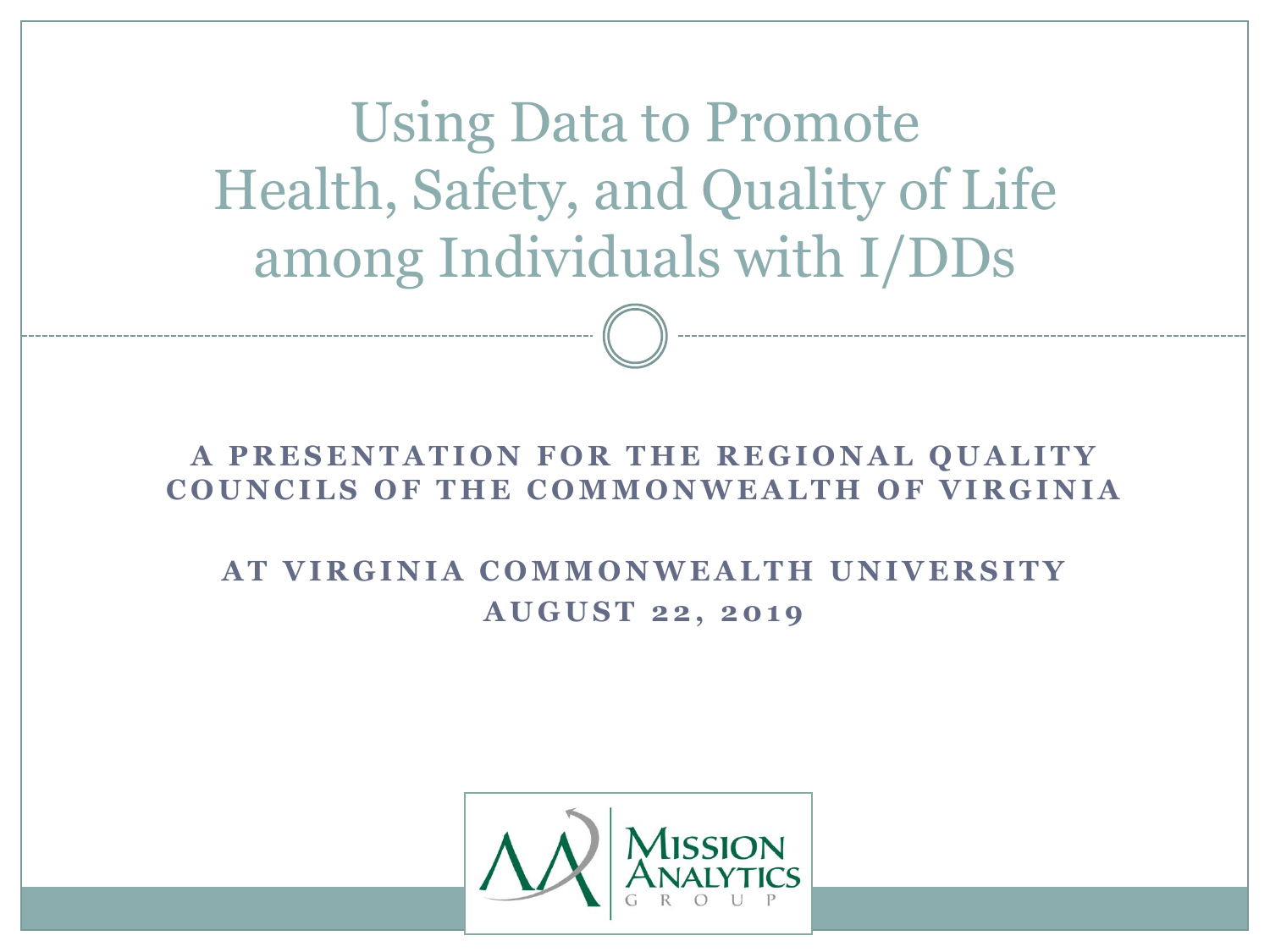# Number of Individuals Served by RQCs, by Region

| <b>Region</b> | <b>Population</b> |
|---------------|-------------------|
| Central       | 2098              |
| Eastern       | 2484              |
| Northern      | 1537              |
| Southwestern  | 1873              |
| Western       | 2252              |

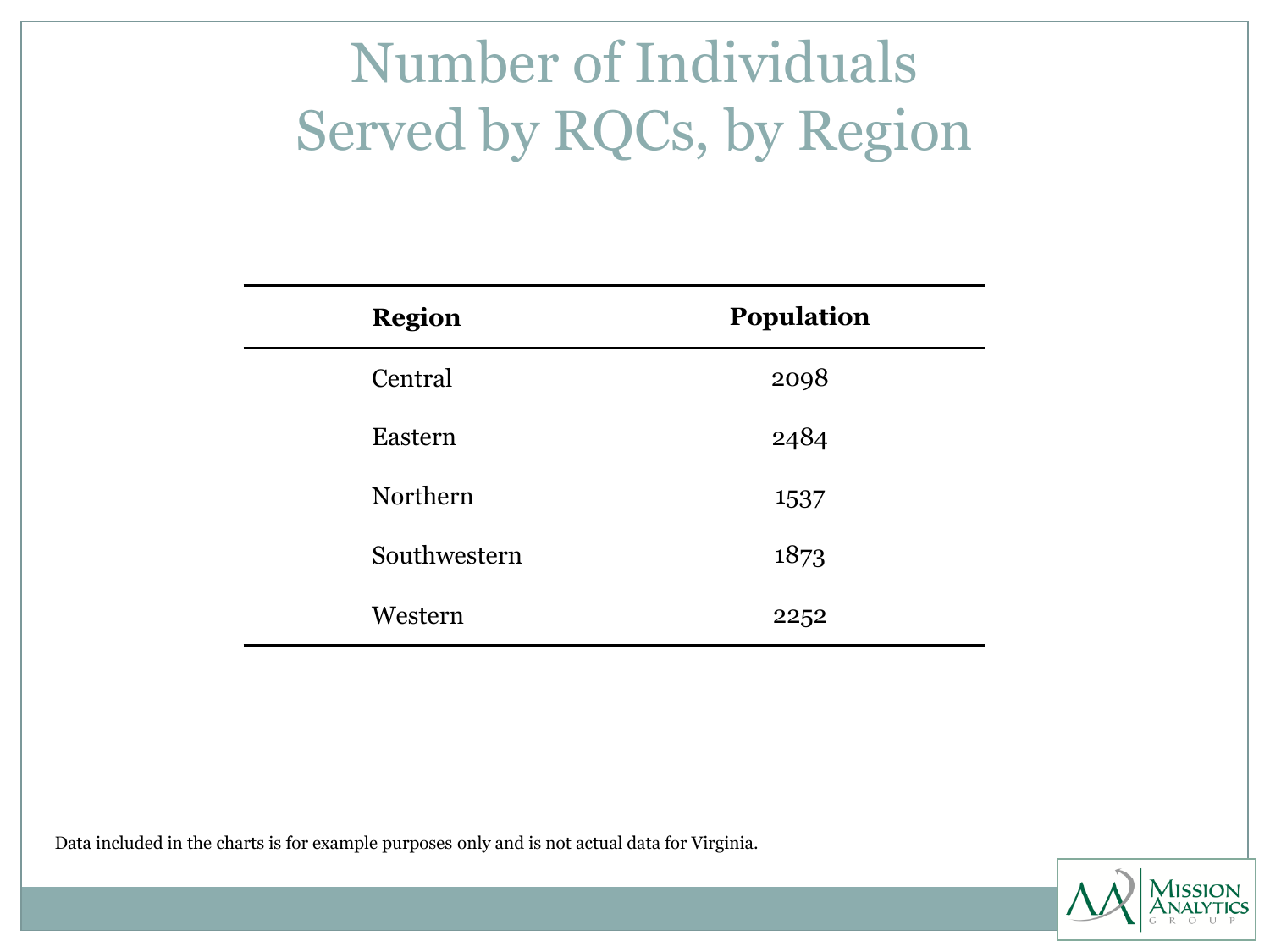# A First Outcome: Heath and Safety

#### We focus on incidents of:

- Abuse
- Neglect
- Serious Injury
- Inpatient Admissions—especially, preventable inpatient admissions
- The methods that we apply to promote health and safety extend to other aspects of quality of life.

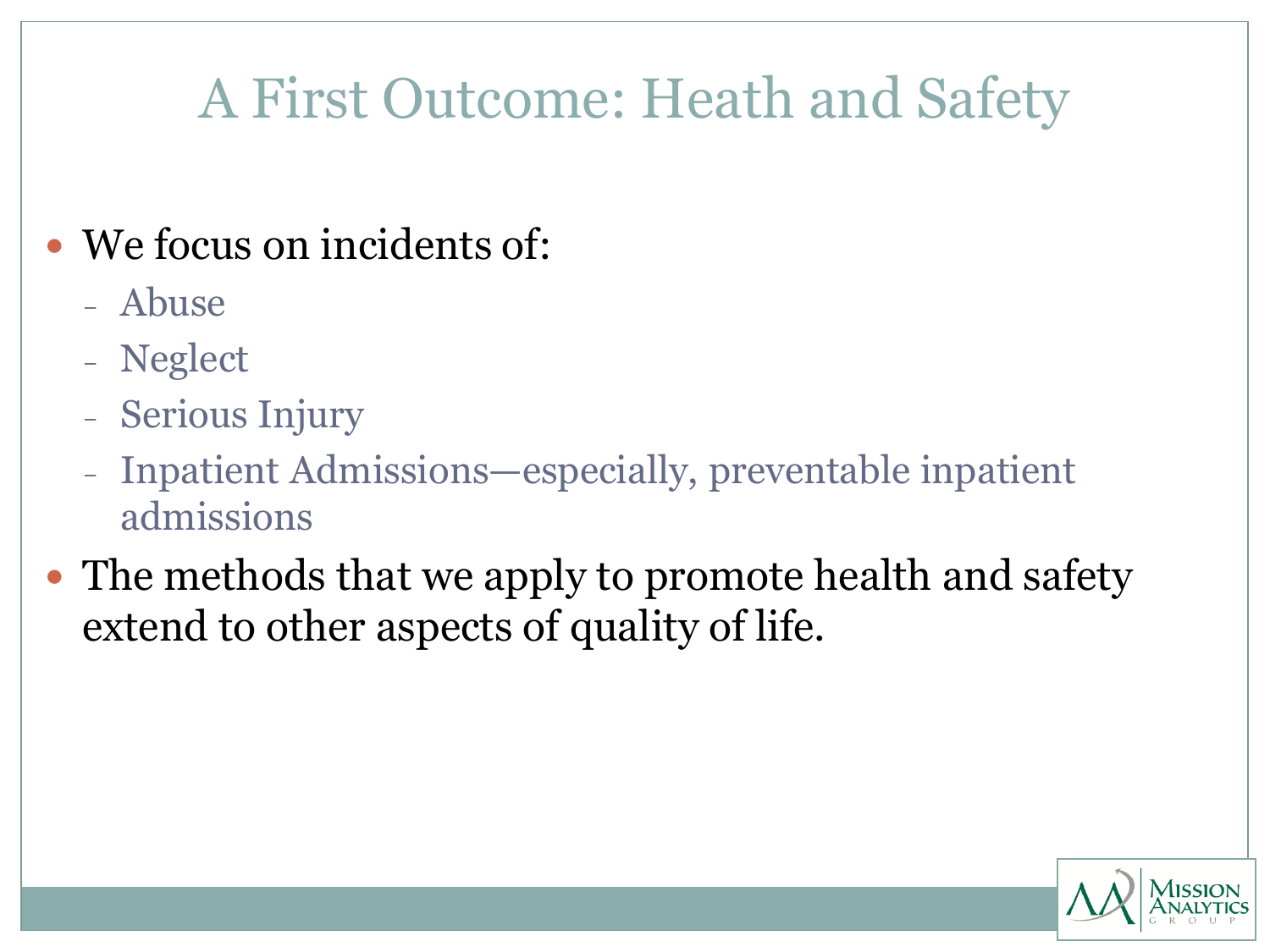# Does the evidence show that one or more of the RQCs have reason to act?

- Part of the RQCs mandate is to identify initiatives to foster health, safety, and quality of life.
- To do this, we start by looking at basic descriptive data.
- The question: Does the data provide evidence that individuals could be safer or healthier than they are
	- By practical, feasible actions
	- That respect individuals' autonomy.

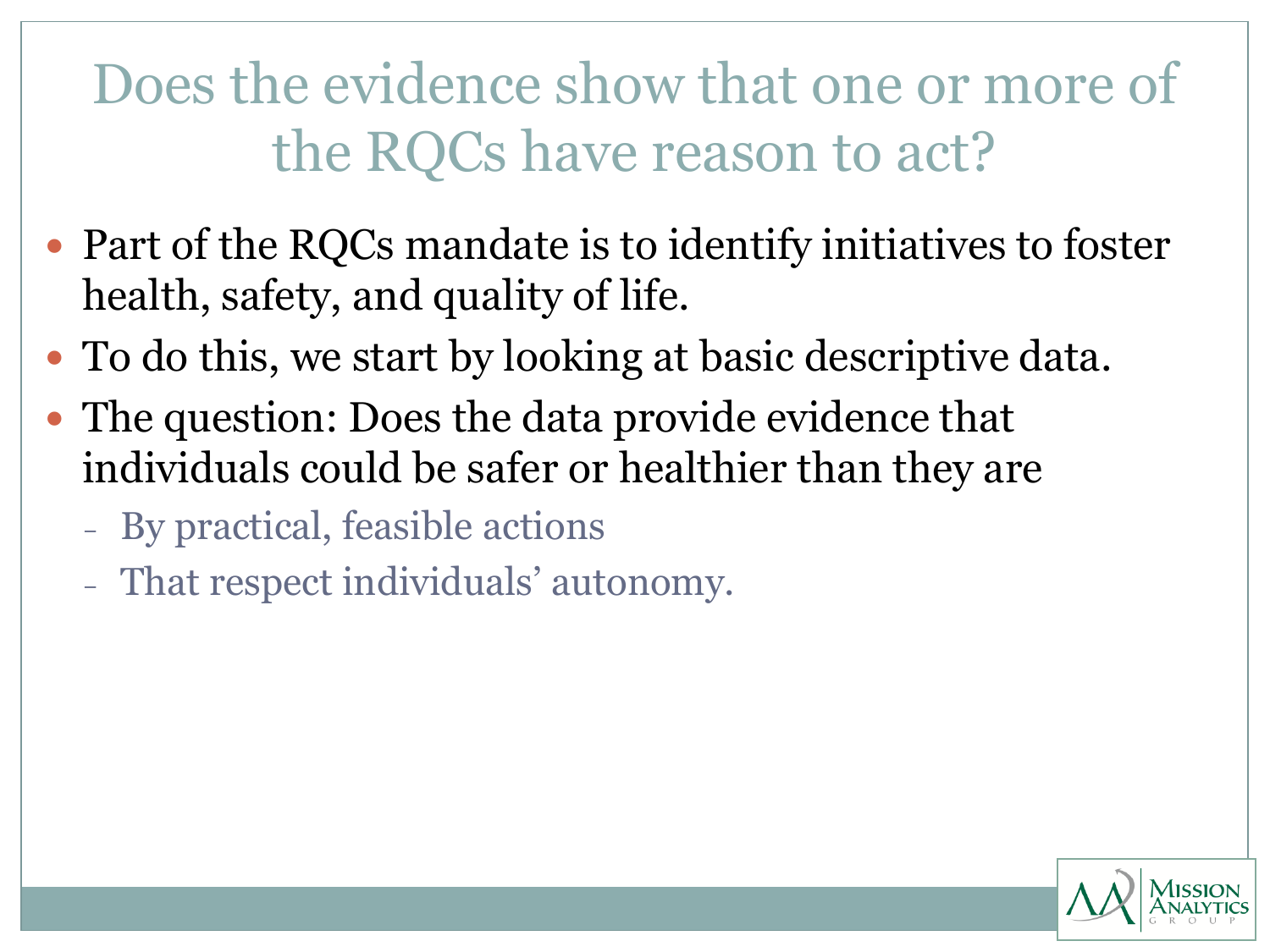# What do the following figures tell us?

#### • We start with

- The overall number of incidents in a single year, by region
- The number of individuals who experienced and incident in a single year, by region.
- Then we consider *the overall rate* at which incidents occur.

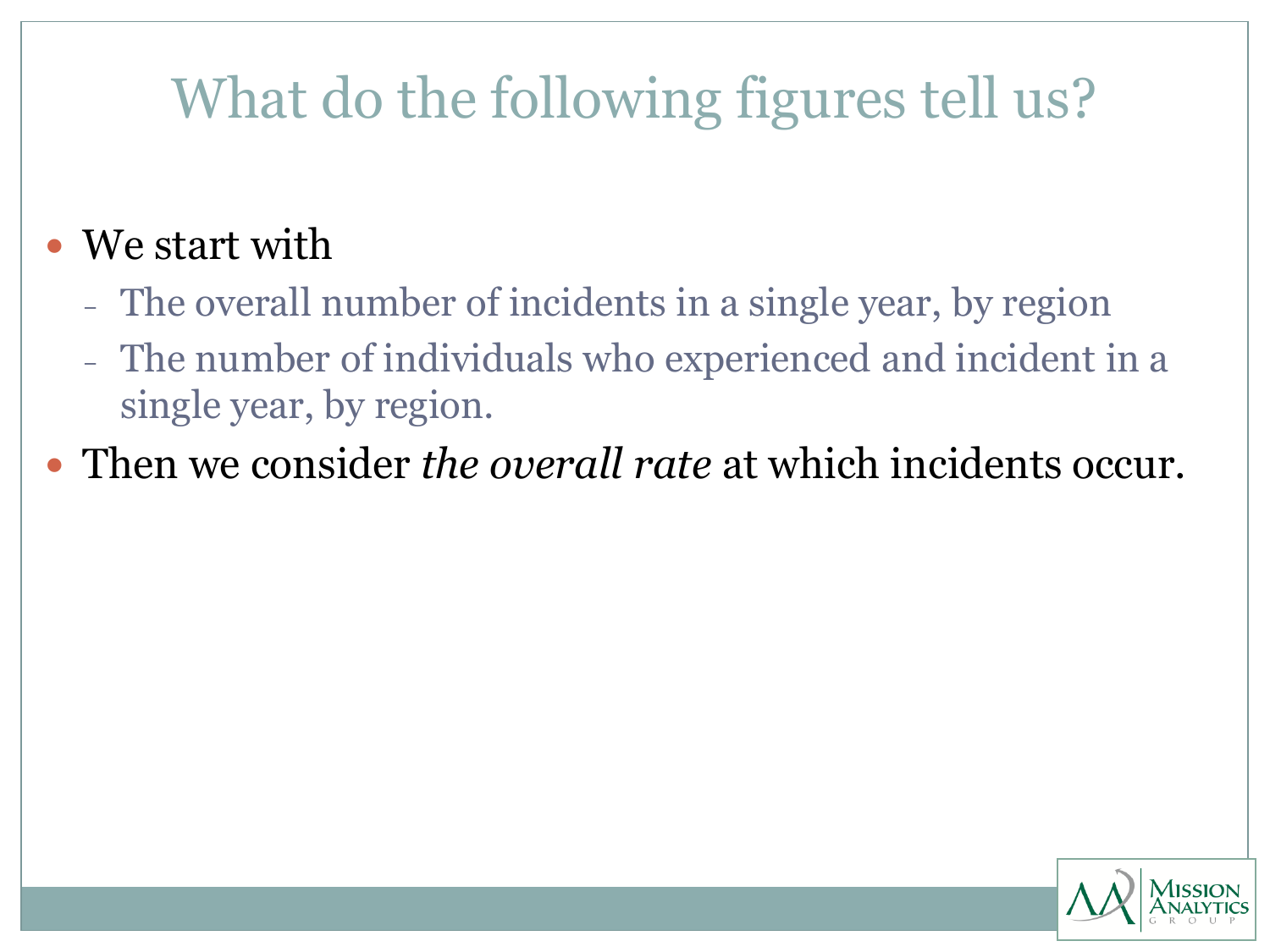#### Number of Incidents by Region, 2018



Data included in the charts is for example purposes only and is not actual data for Virginia.



Number of Incidents **Number of Incidents**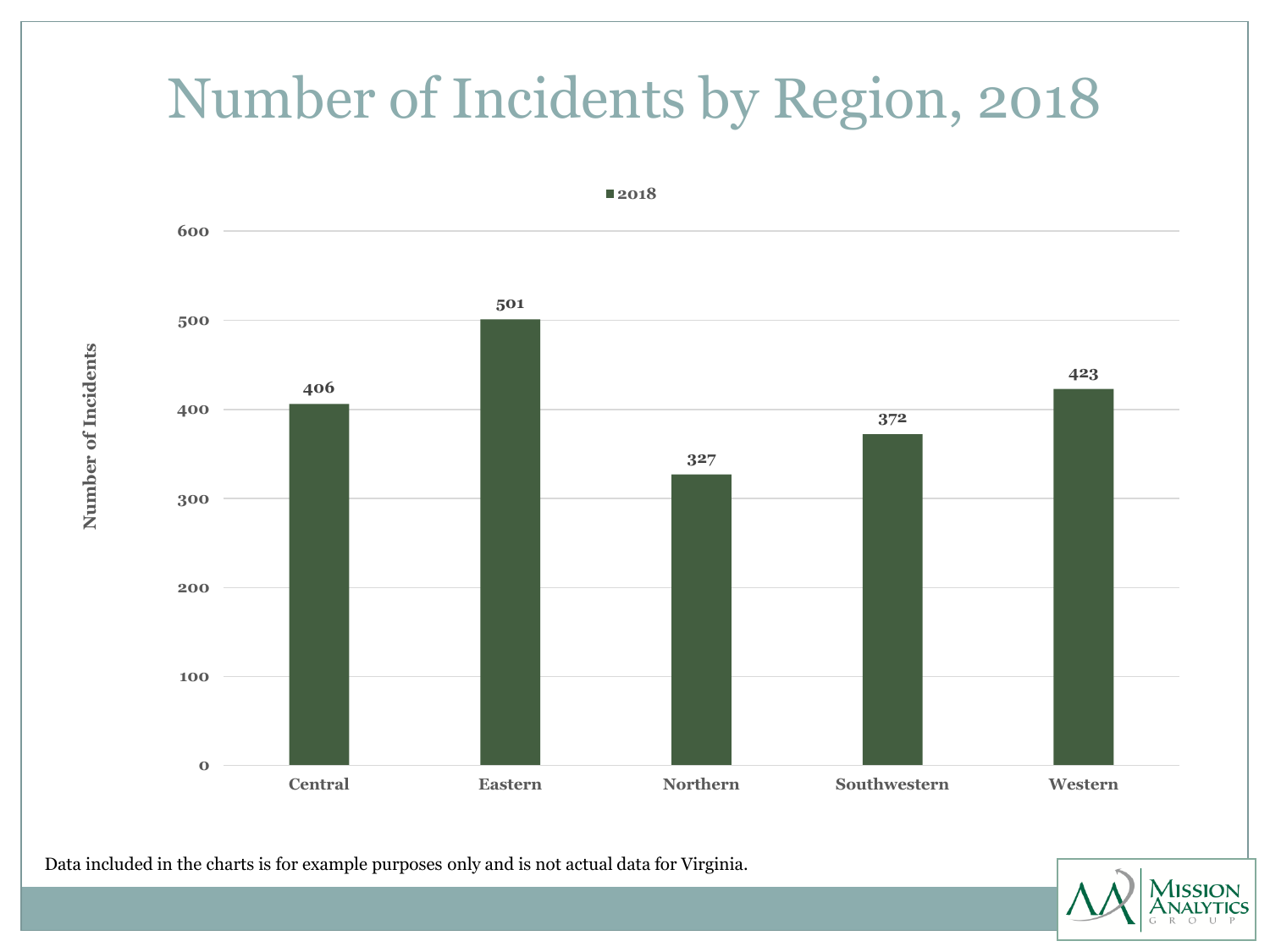# Number of Incidents by Region, 2016-2018



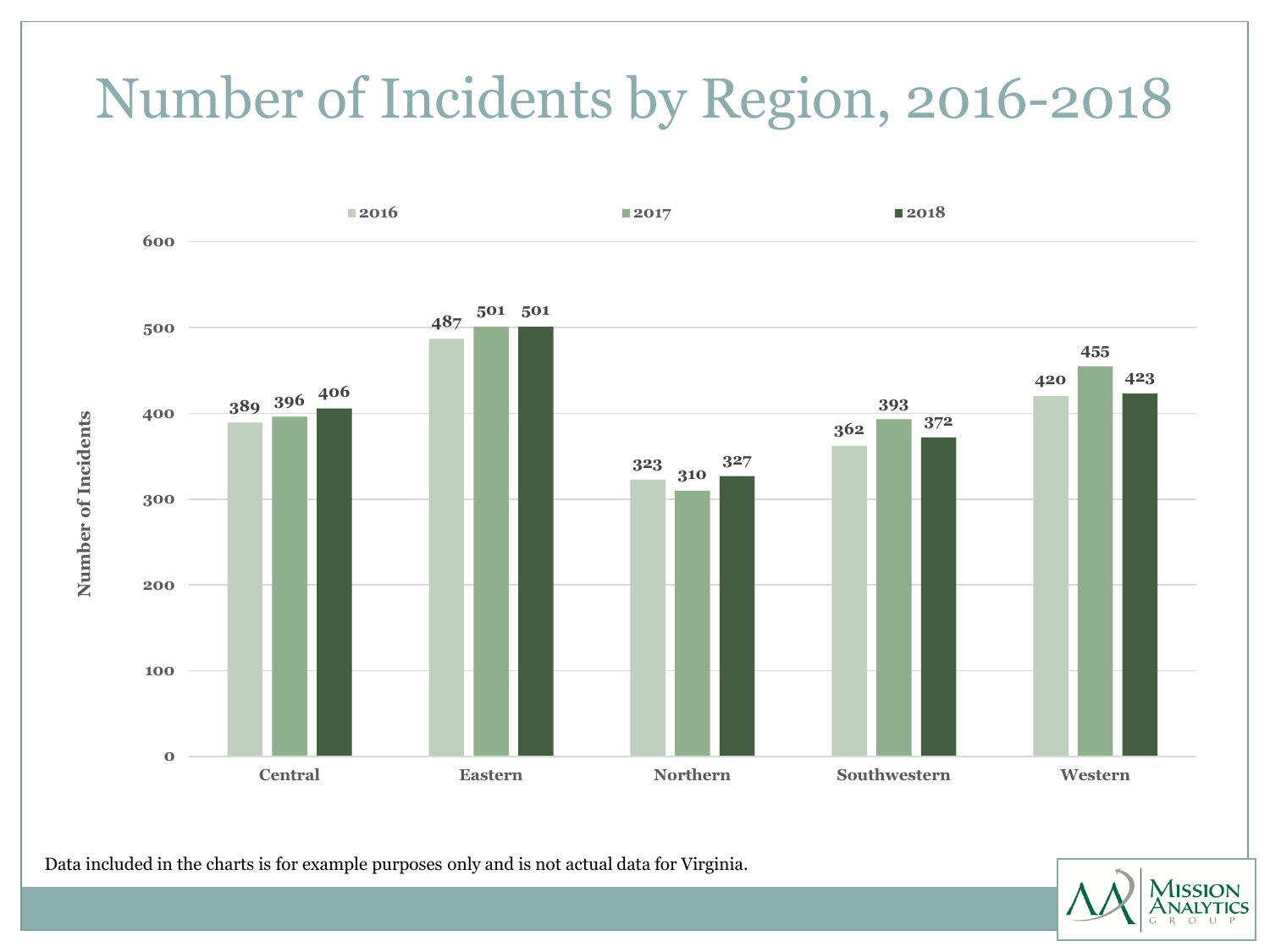# Individuals with at Least One Incident by Region, 2016-2018



Data included in the charts is for example purposes only and is not actual data for Virginia.



Individuals with 1+ Incidents **Individuals with 1+ Incidents**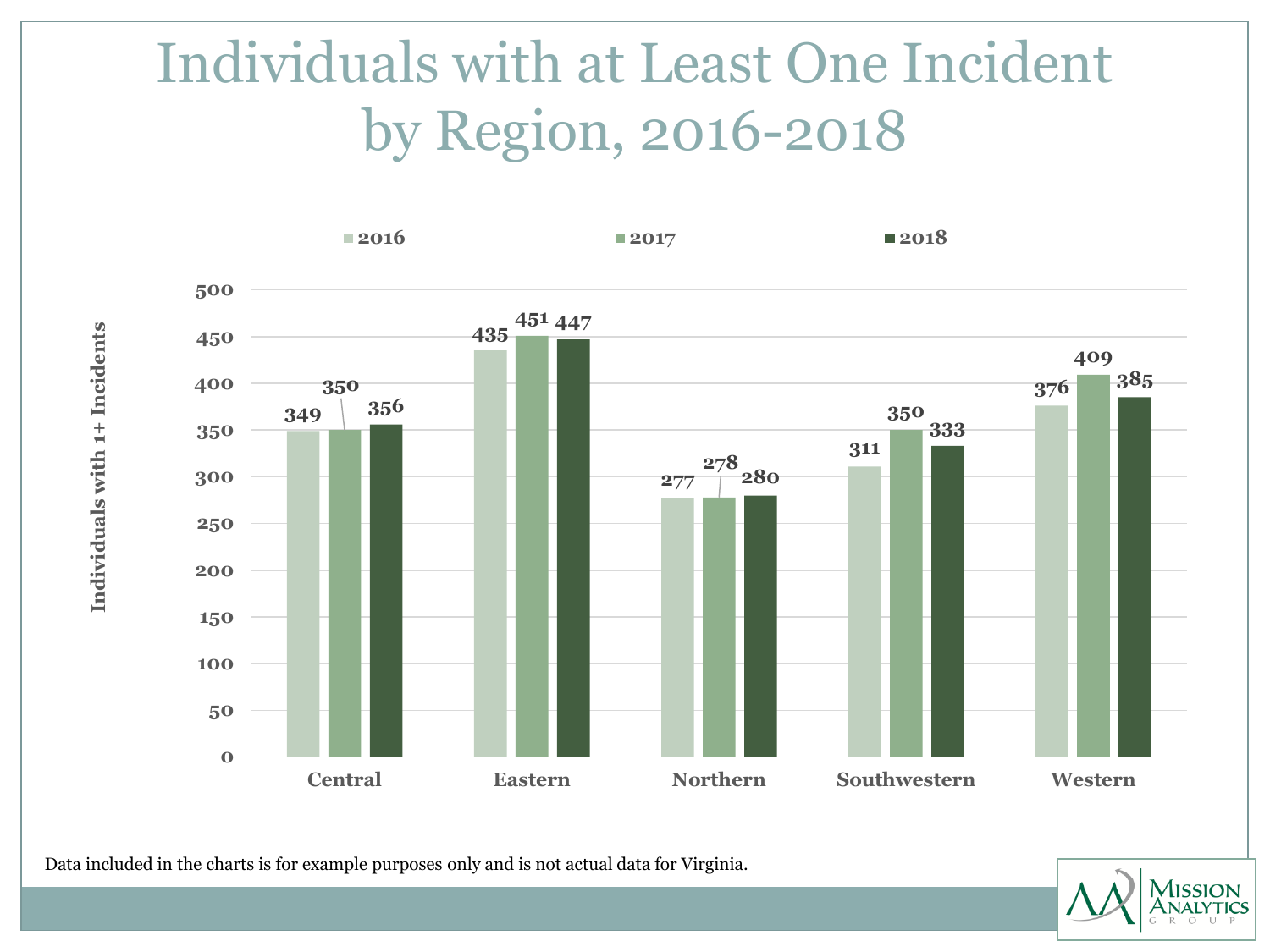# Incidents per 1,000 Individuals by Region, 2018



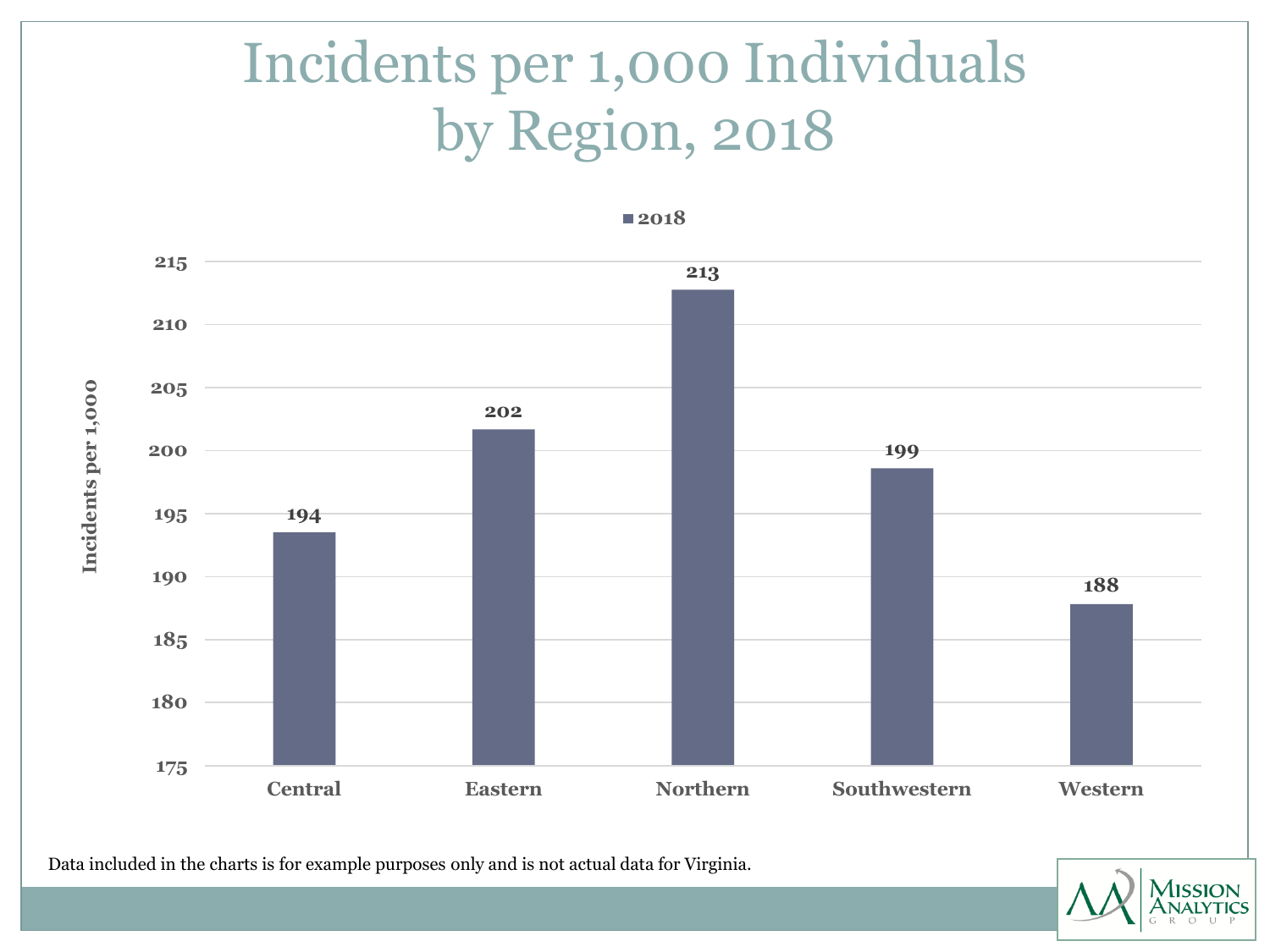# Incidents per 1,000 Individuals by Region, 2016-2018



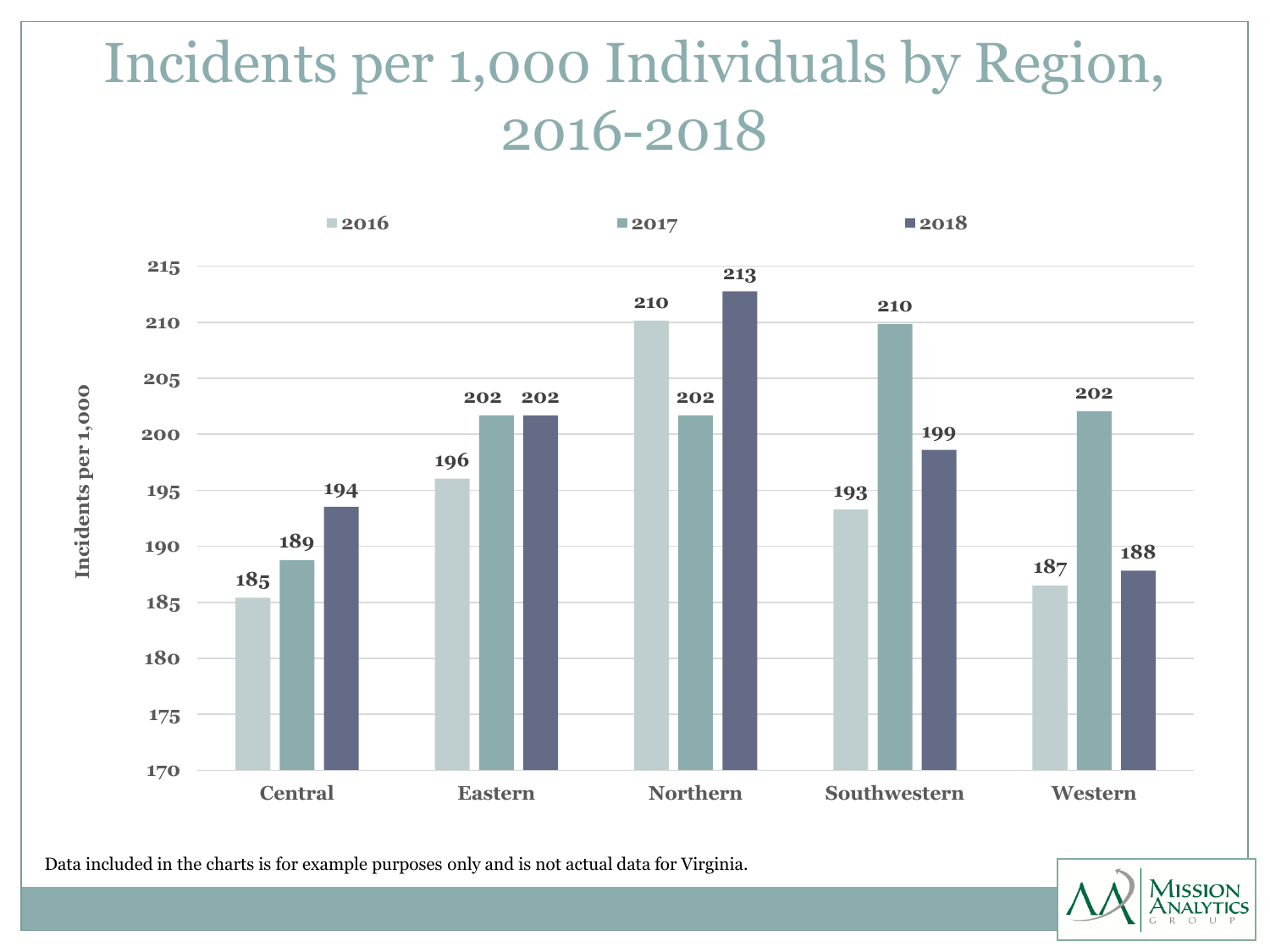# Percent of Individuals with at Least One Incident, by Region 2016-2018

**2016 2017 2018**



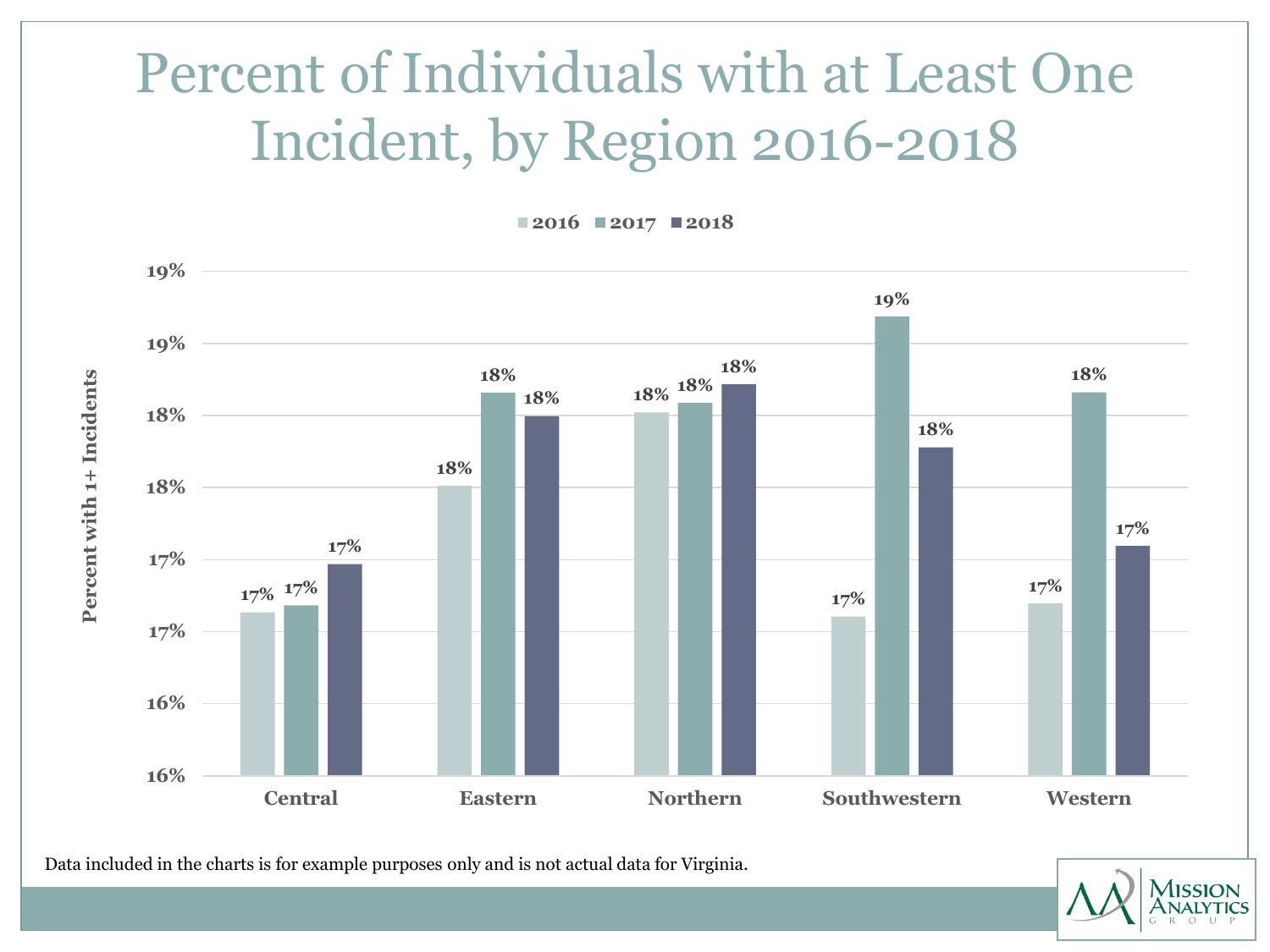The next slides disaggregate the overall number and rate of incidents by type.

#### • These slides present

- The number of each type of incident, by region, for a single year.
- The rate at which each incident occurs, by region and year.

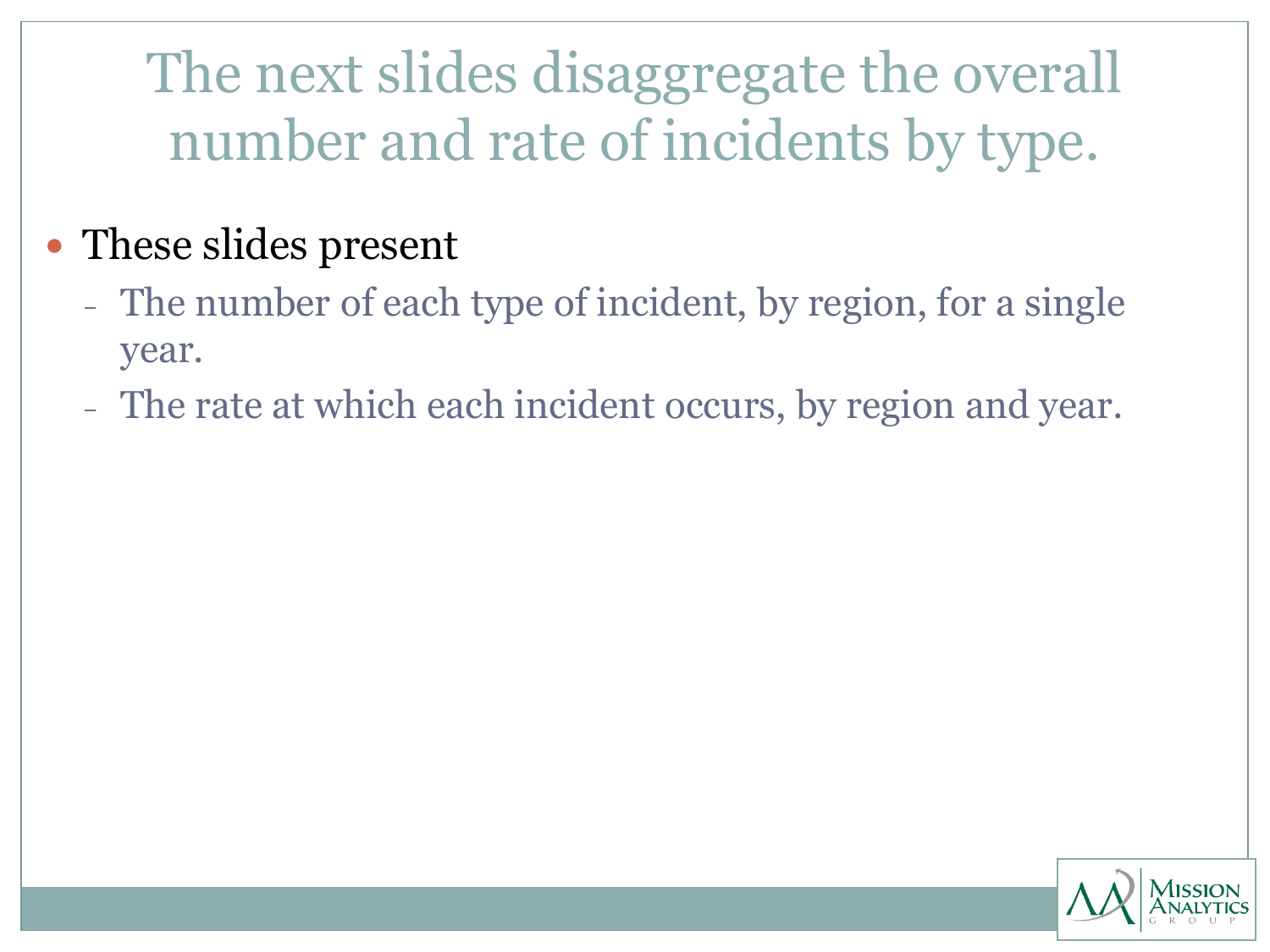# Number of Incidents by Region and Type, 2018

**Abuse Neglect Serious Injury Inpatient Admissions**



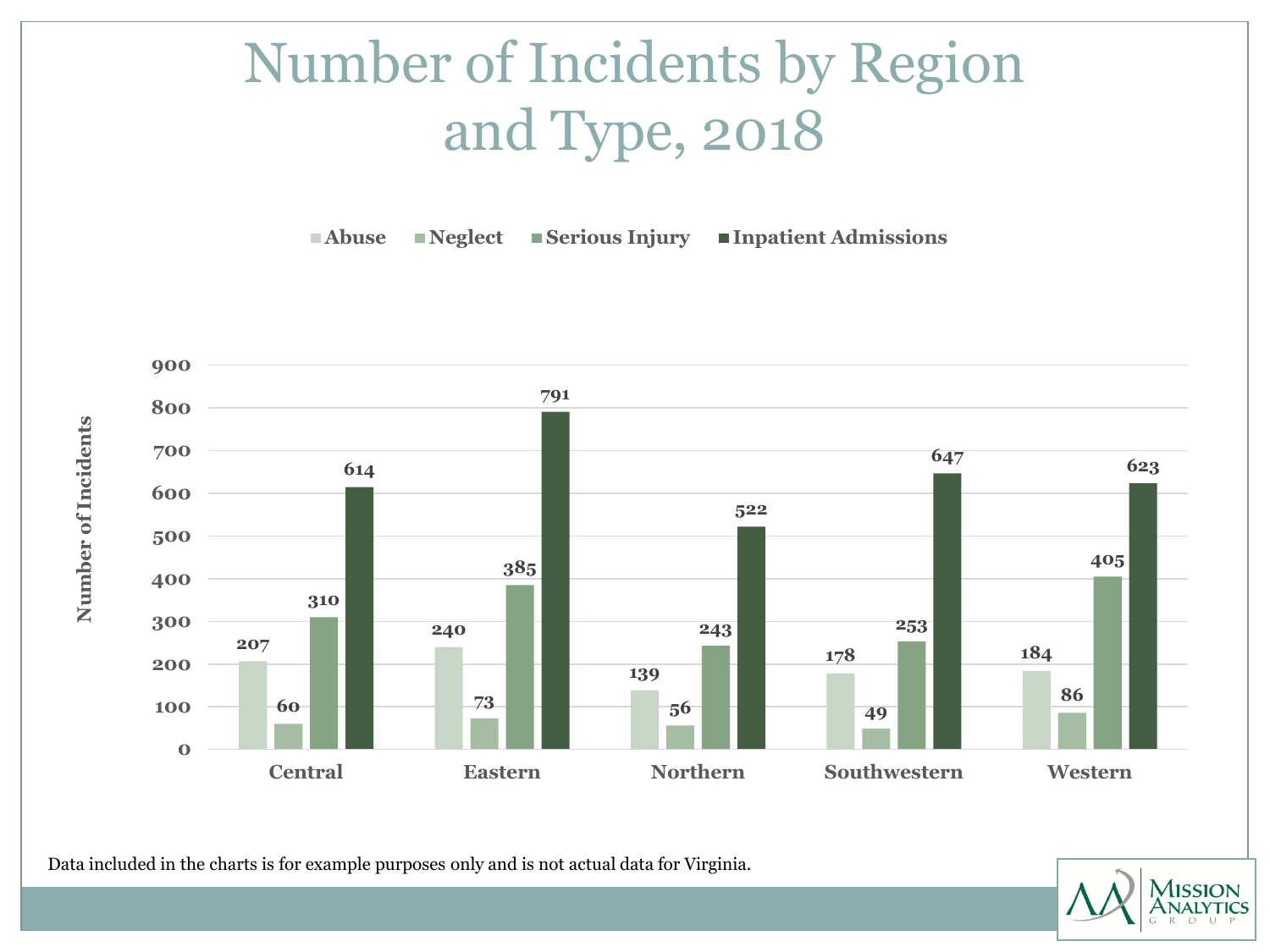#### Incidents per 1,000 by Region, 2018



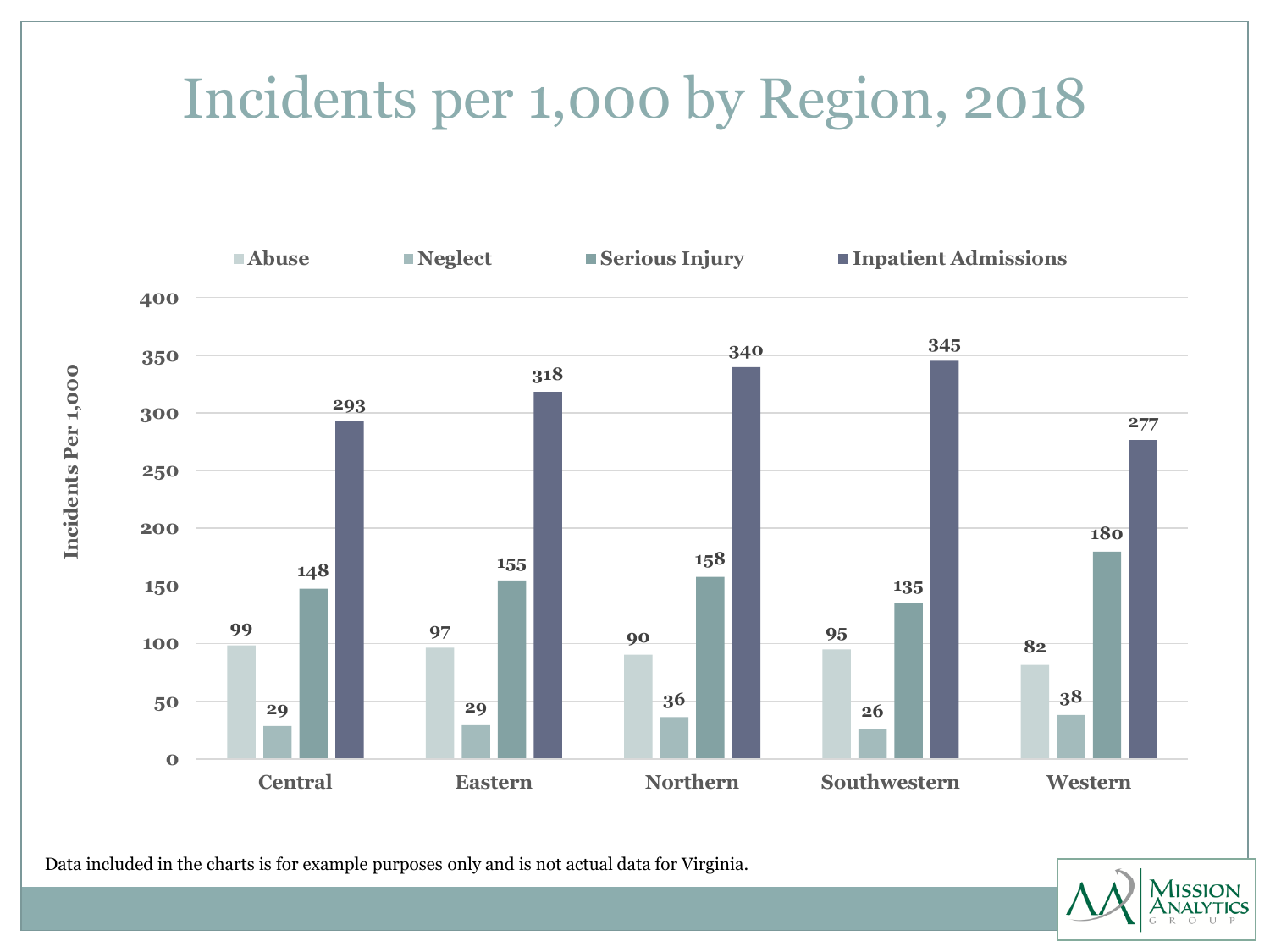# Percent of Individuals with at Least One Incident of Abuse by Region, 2016-2018

**2016 2017 2018**

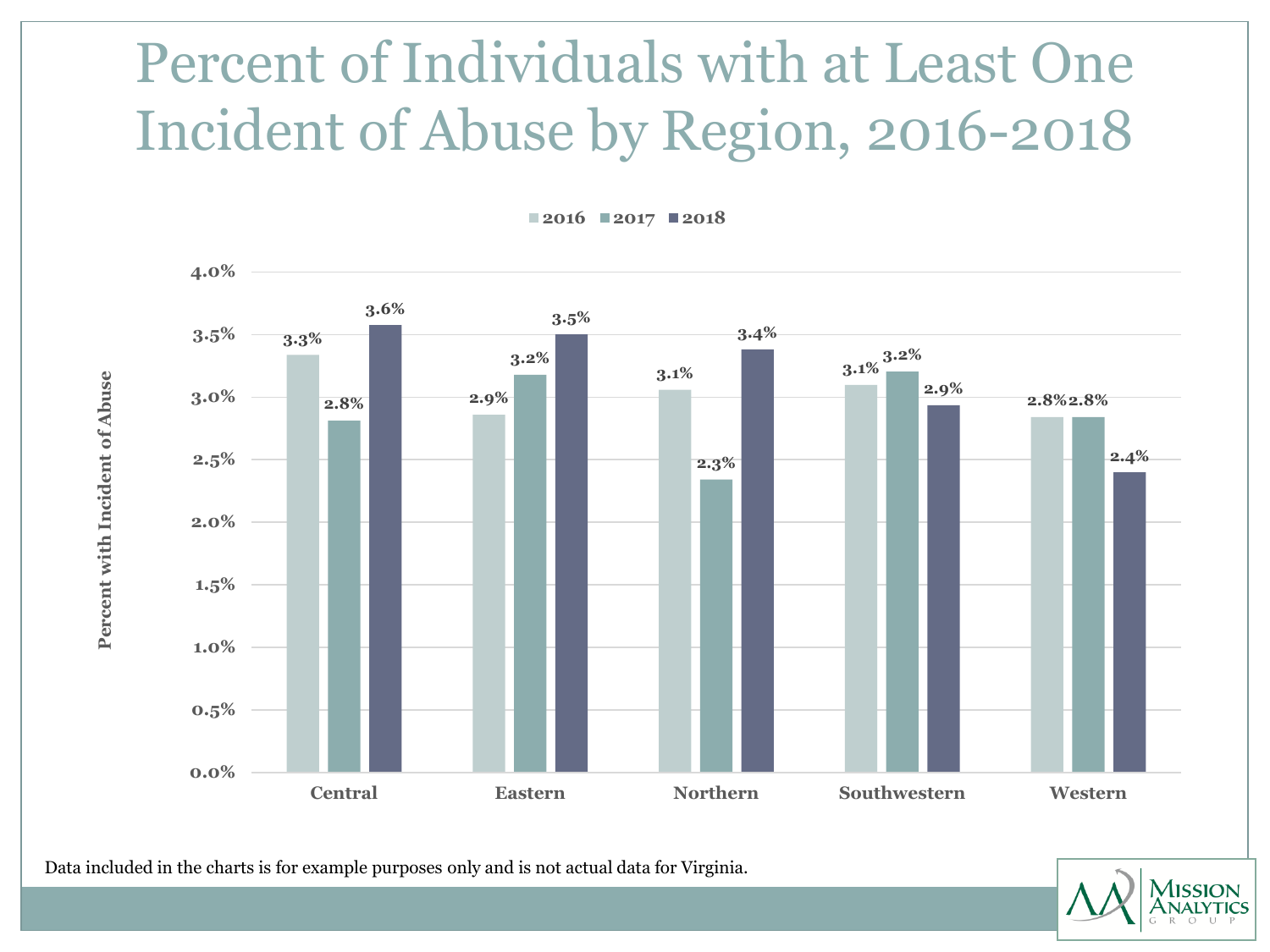# Percent with at Least One Incident of Neglect, by Region, 2016-2018



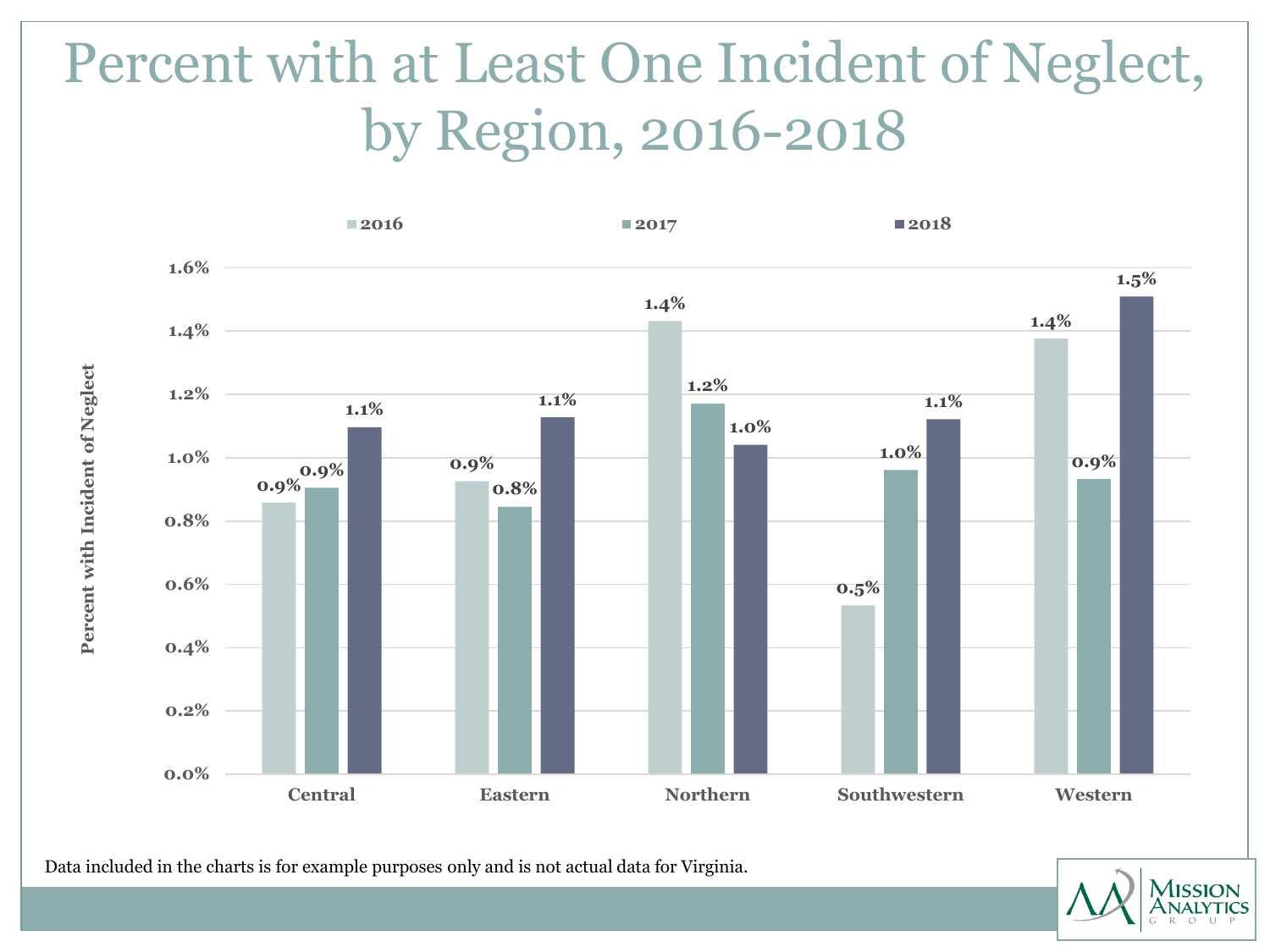# Percent with Serious Injury Incident, by Region, 2016-2018



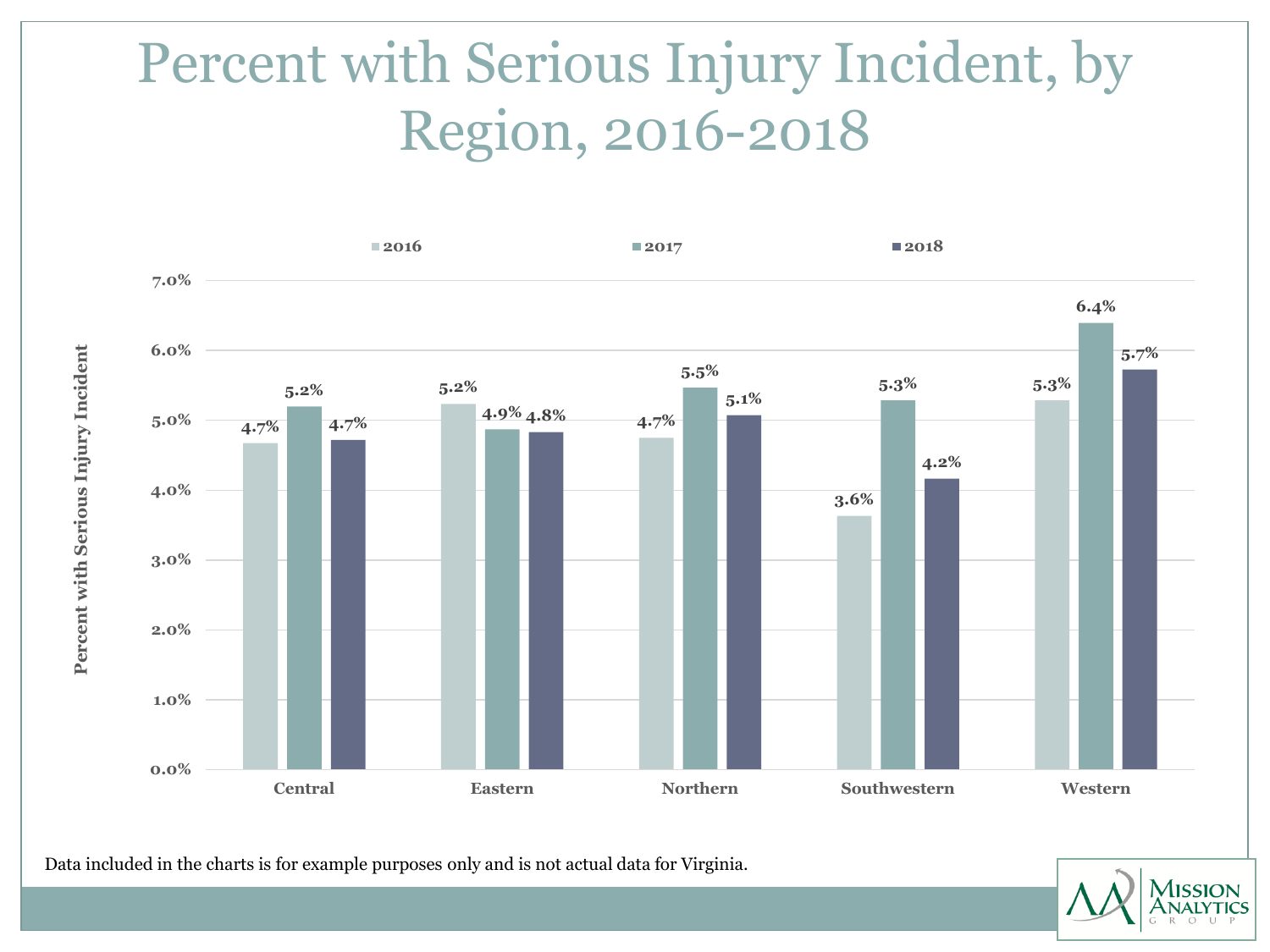# Percent with Inpatient Admission by Region, 2016-2018



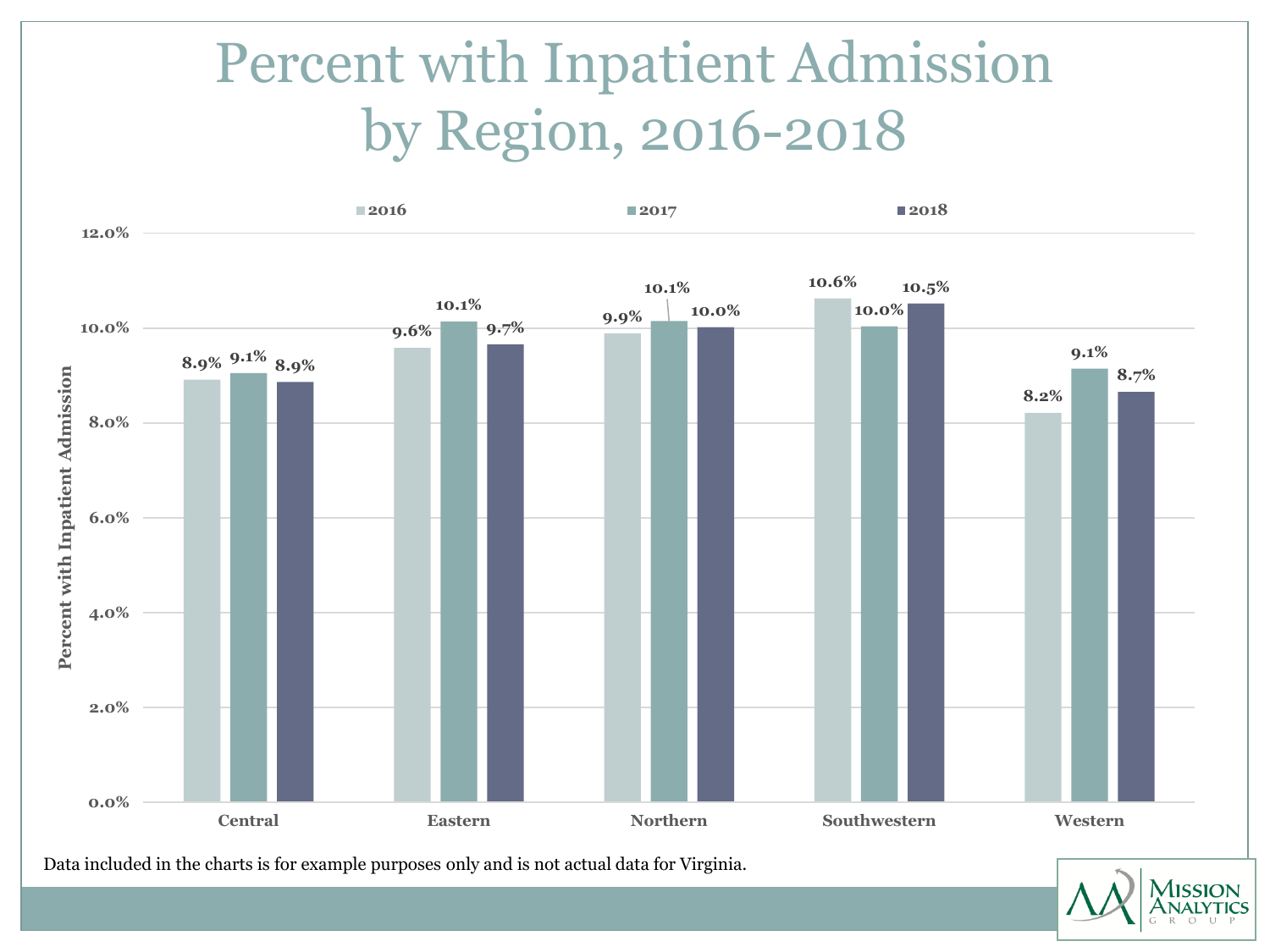# Next, we turn to population characteristics that help explain why incidents happen.

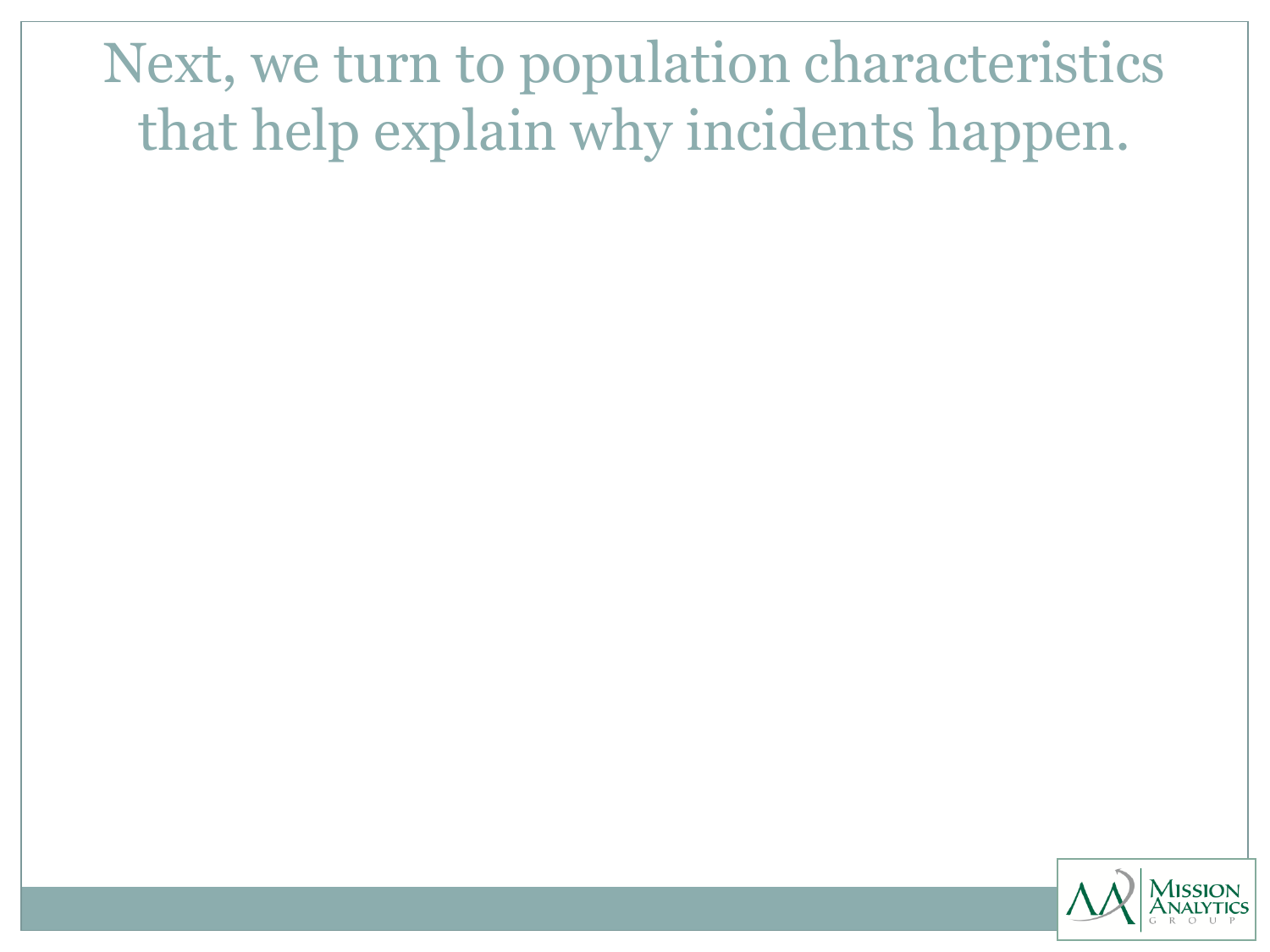#### Distribution of Age by Region

**18–22 23–34 35–54 55–74 75+**



Data included in the charts is for example purposes only and is not actual data for Virginia.

**Percent**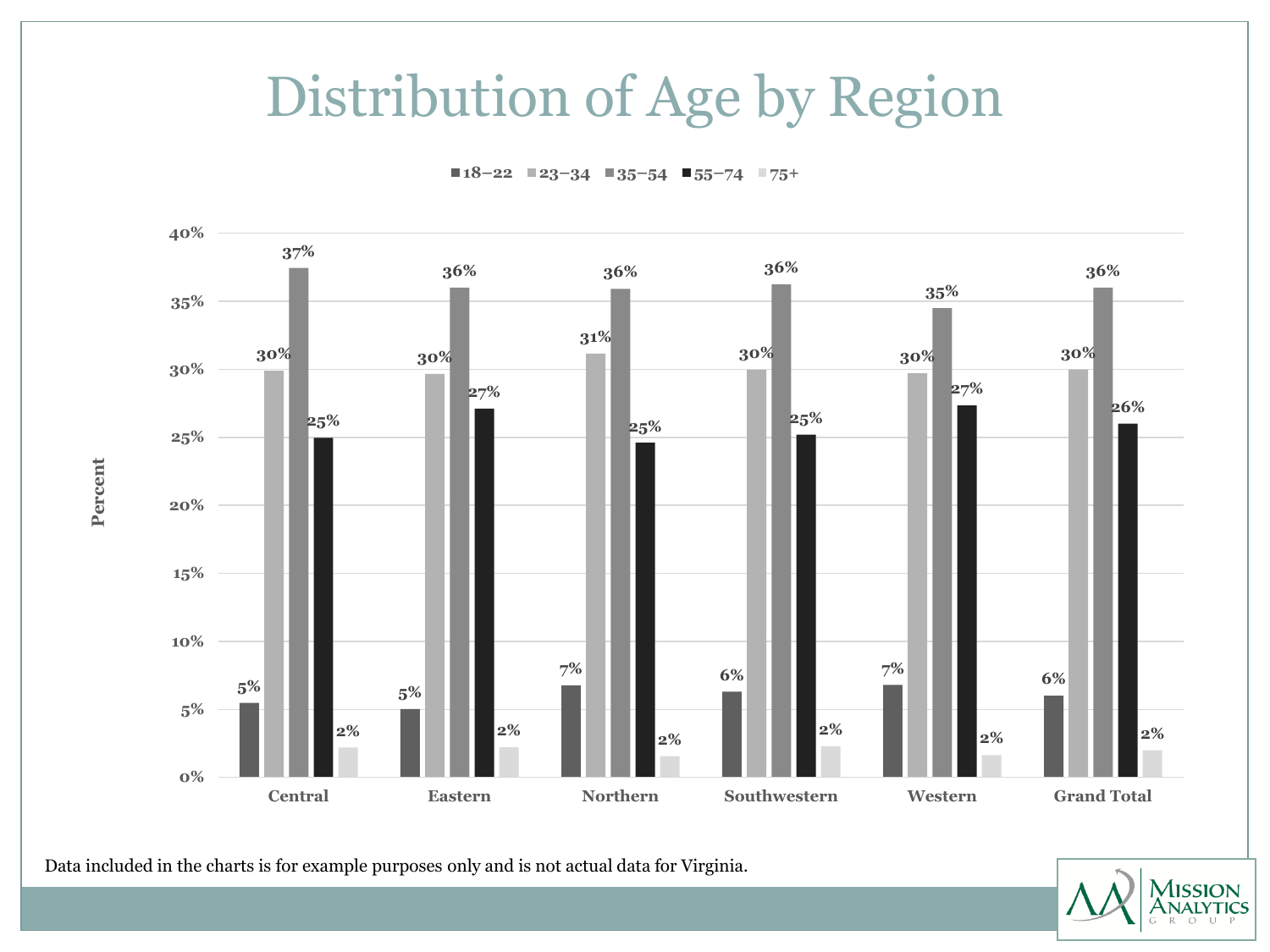# Distribution of the Population by Race/Ethnicity and Region, 2016-2018



Data included in the charts is for example purposes only and is not actual data for Virginia.

**Percent**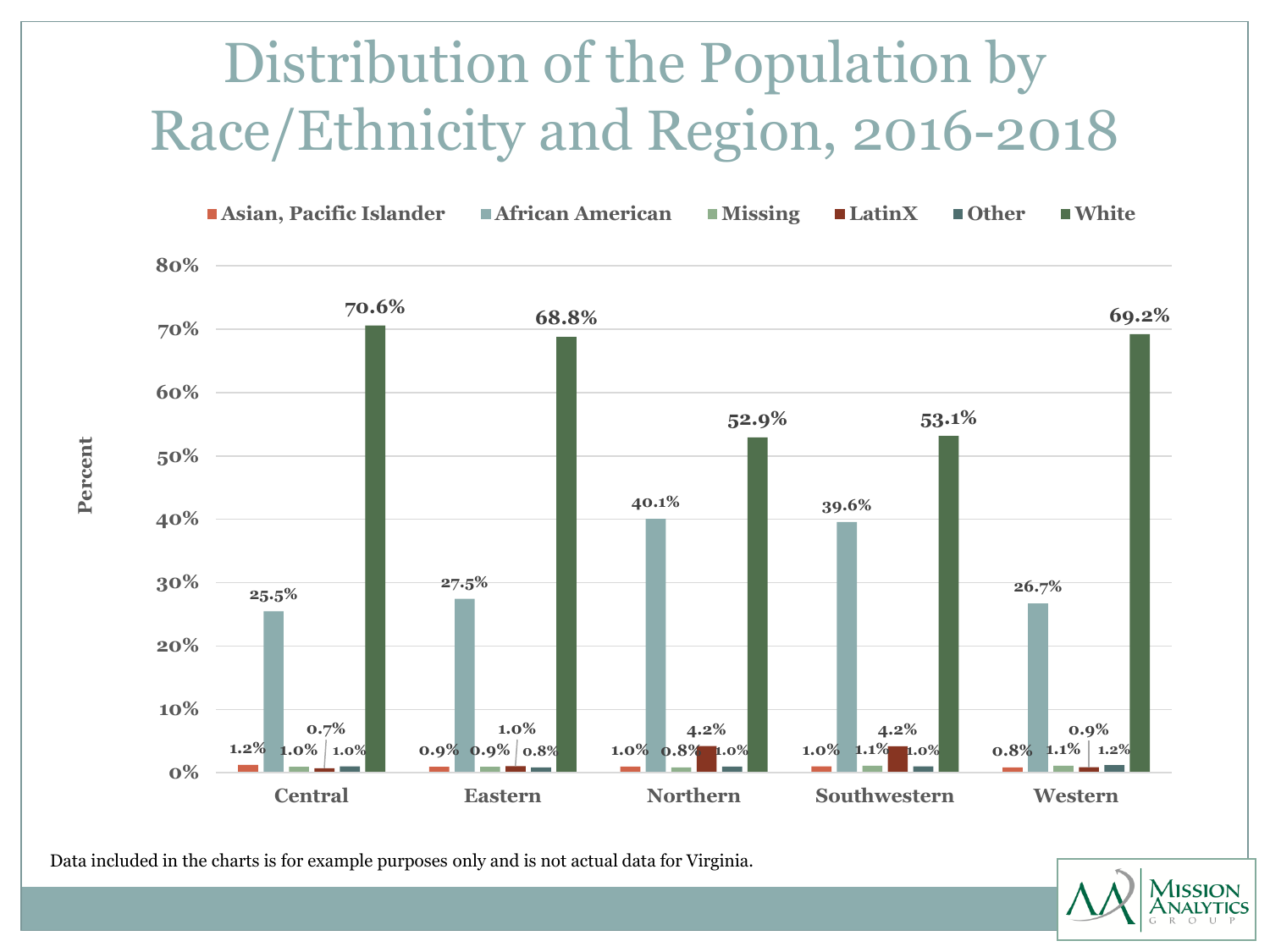# Distribution of the Population by Health Score and by Region, 2016-2018



**0%-20% 21%-40% 41%-60% 61%-80% 81%-100%**

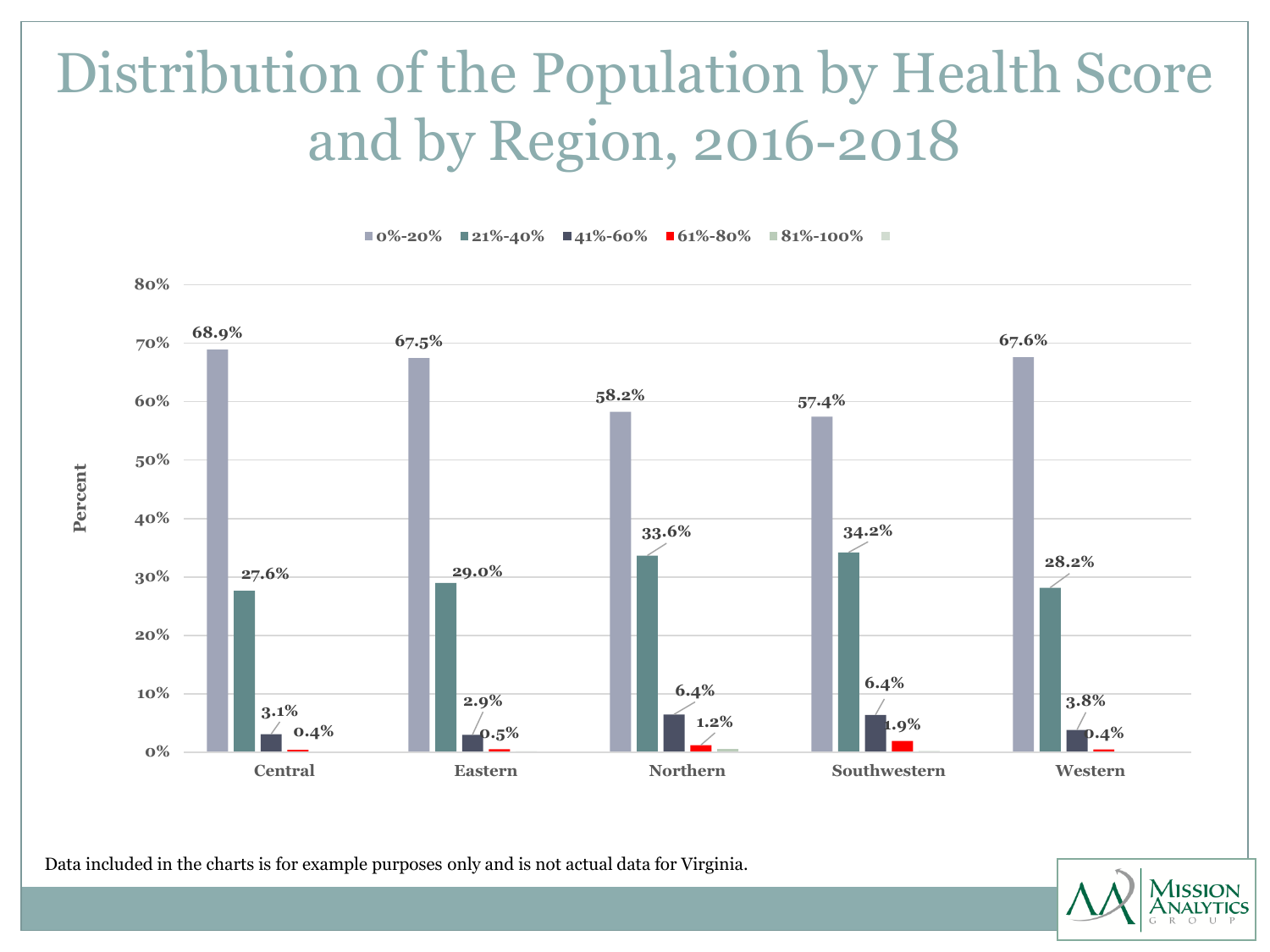# Distribution of I/DD and Dual Dx by Region, 2016-2018



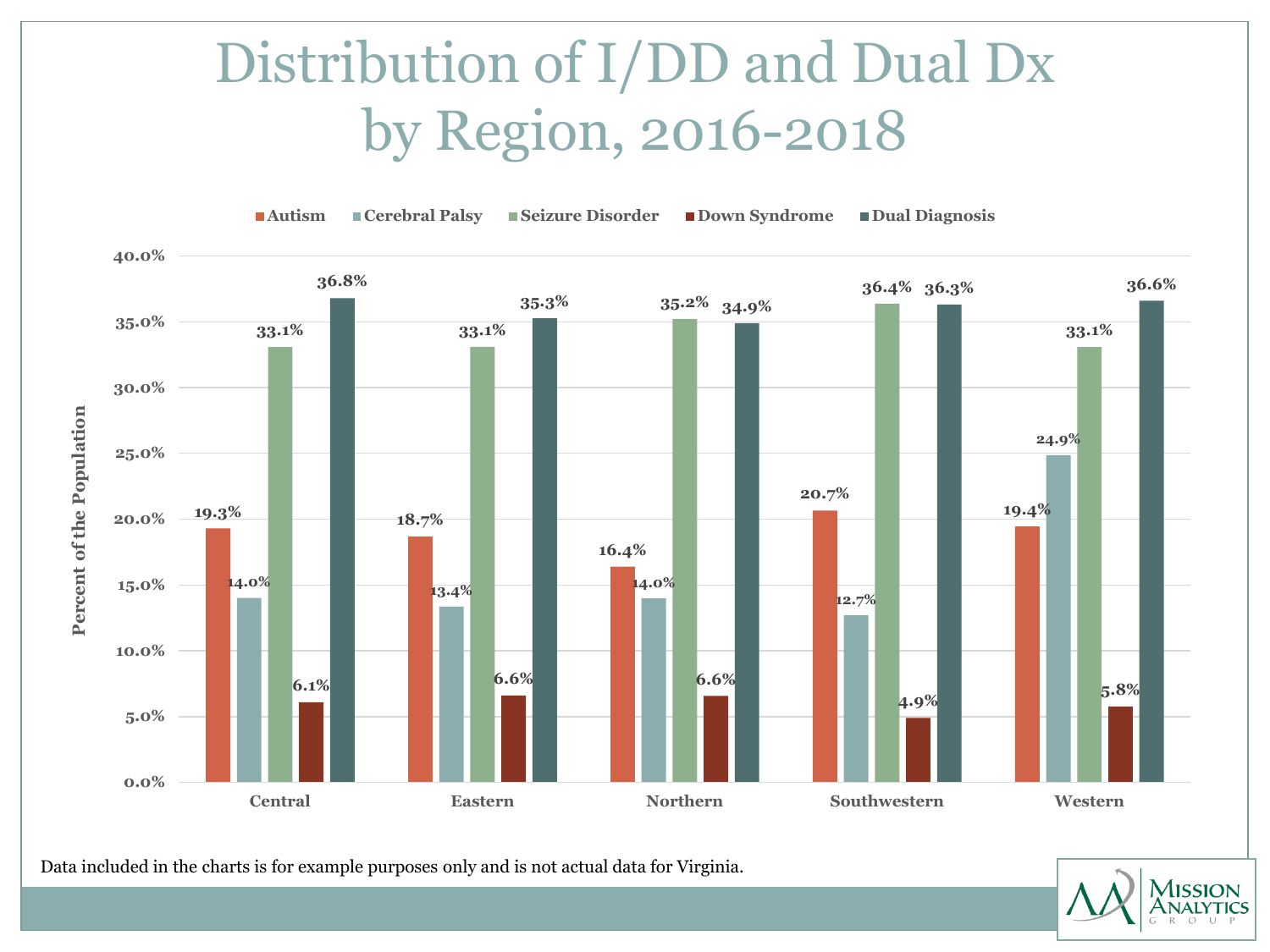# Finally, we examine associations between population characteristics and 0utcomes

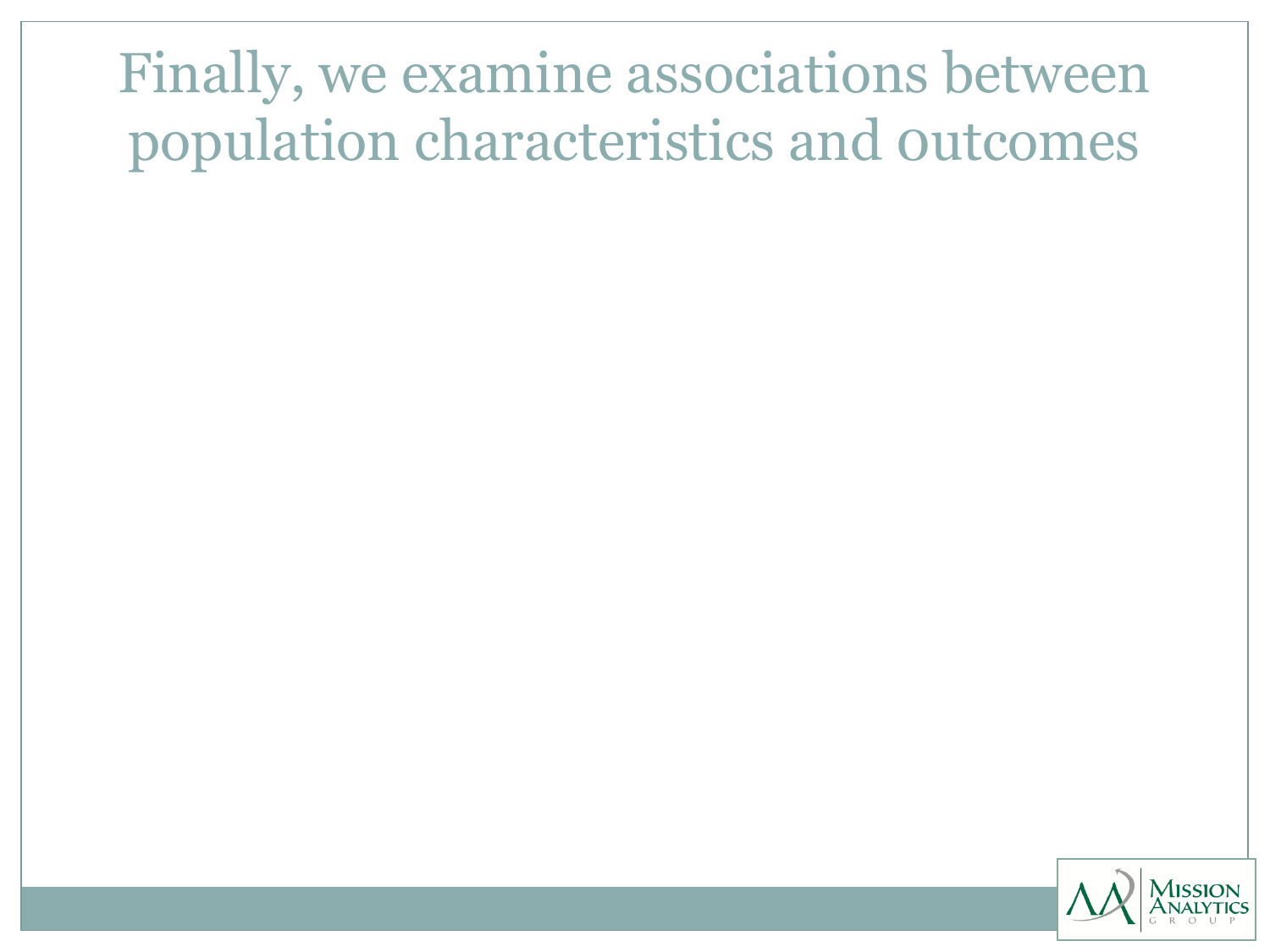# Percent with Injury, No CP Diagnosis vs. With CP Diagnosis, 2018



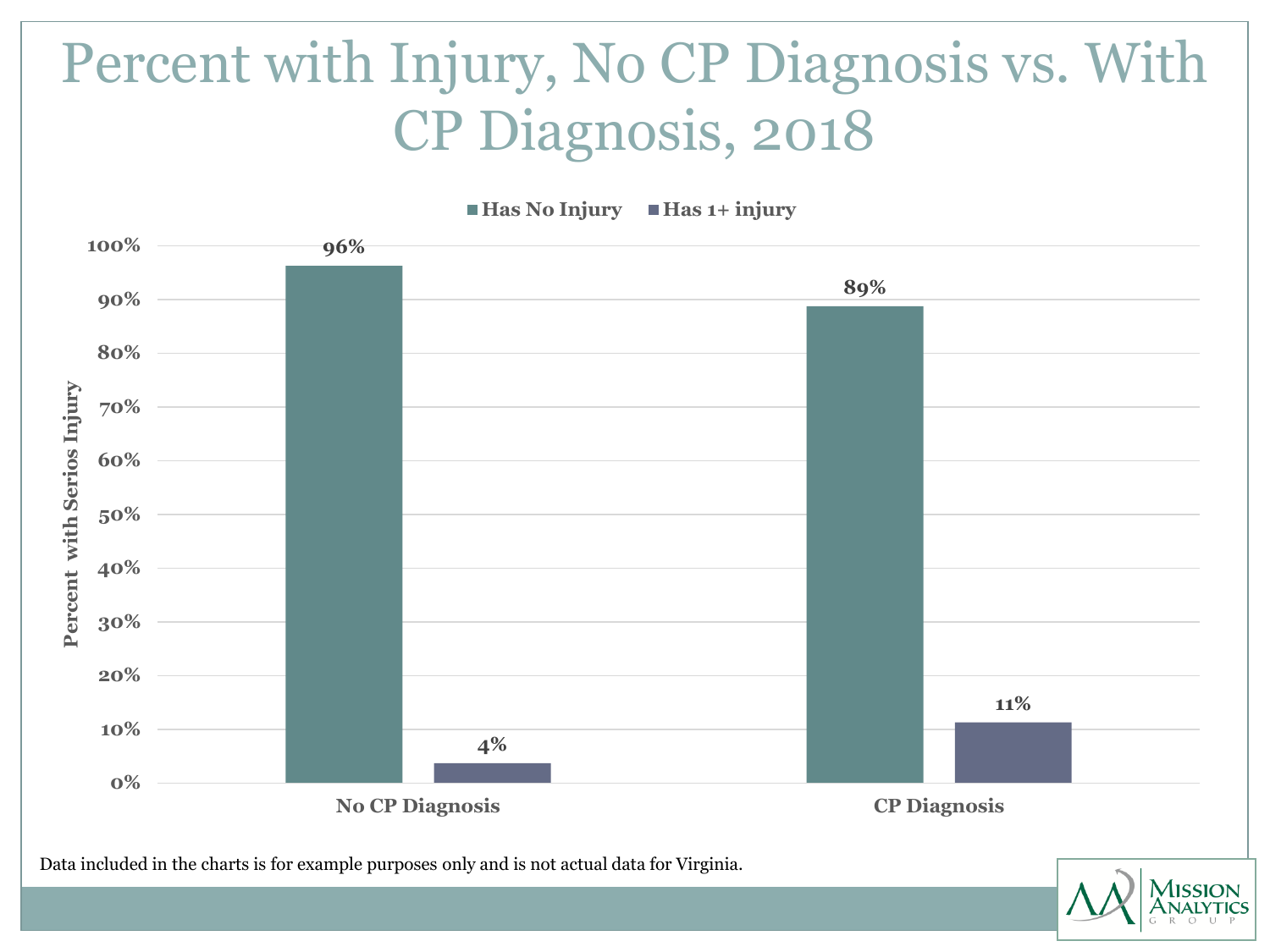# Percent with Inpatient Admission by Percent Health Score, 2018



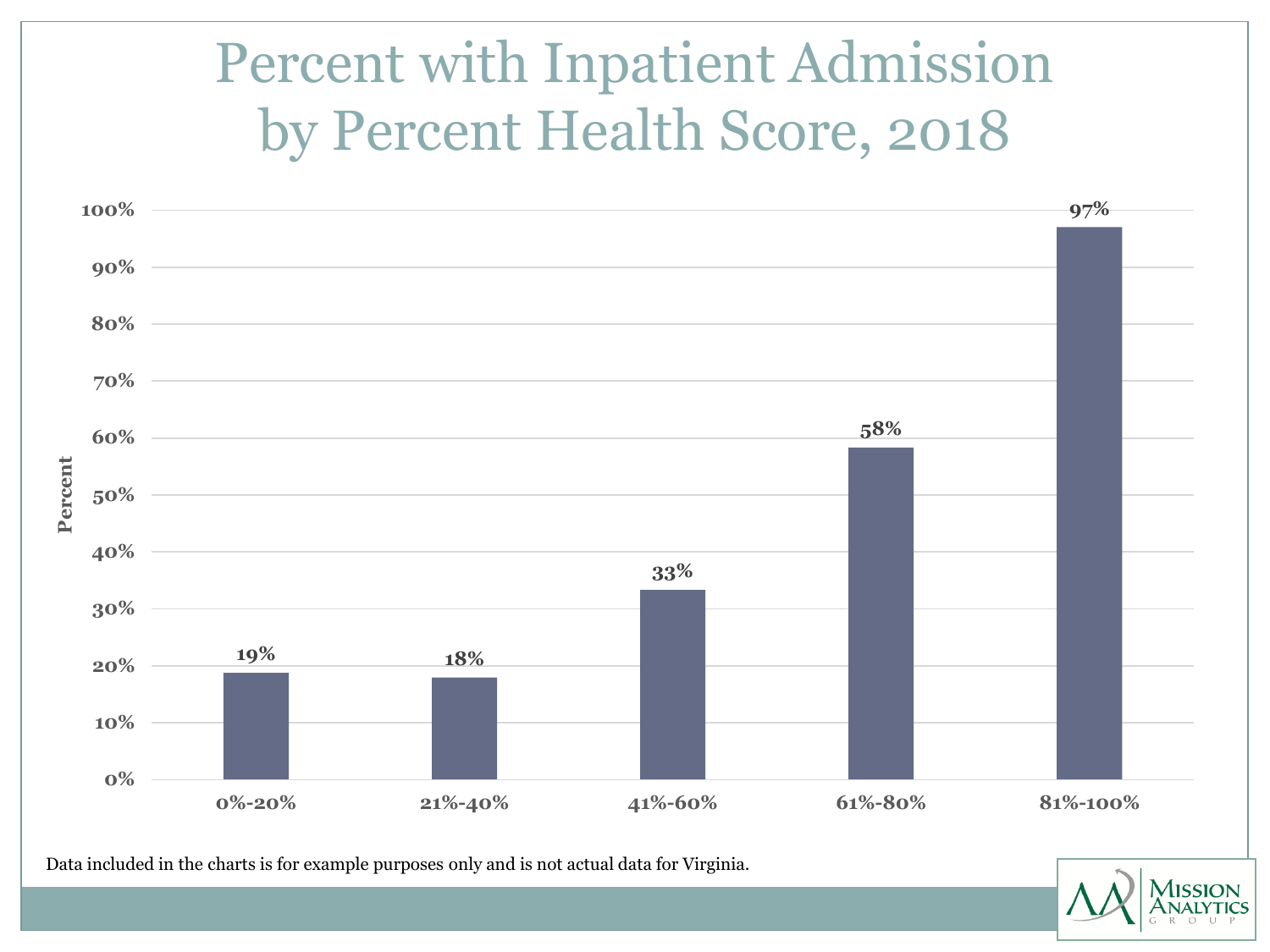### Extension: Outcomes of Other Types

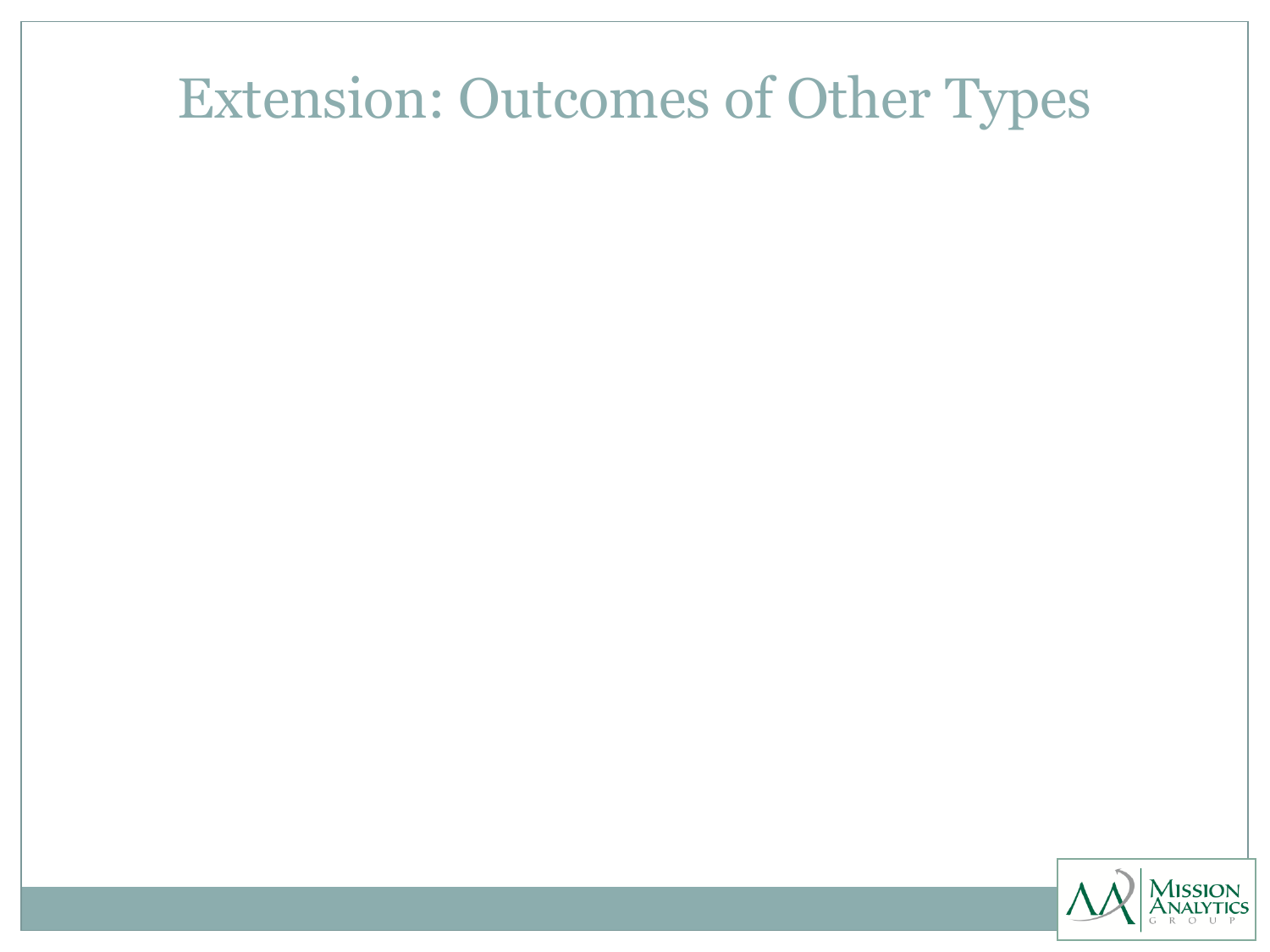# Percent Employed in GSE or ISE by Region, 2018



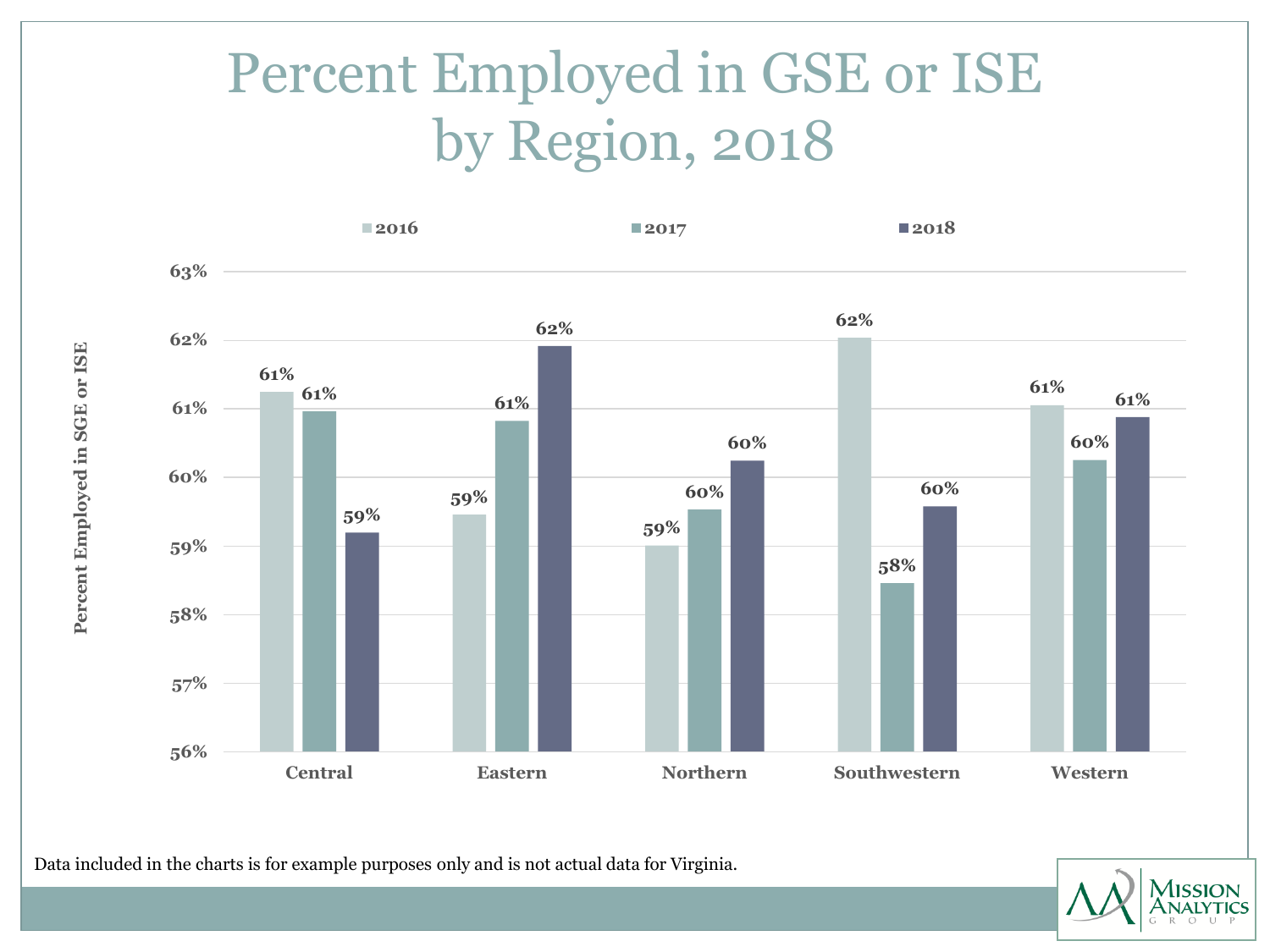#### Here are some key ideas.

- C*ounts* measure the impact of an incident on a population: They *are not* a measure of risk.
- *Rates* measure the likelihood that the average person will experience an incident.
- The *impact* of an incident or an intervention is the combined effect of
	- Average risk—i.e. the likelihood that a typical person will experience the incident
	- The number of people who might experience an incident—i.e. the population *at risk*.

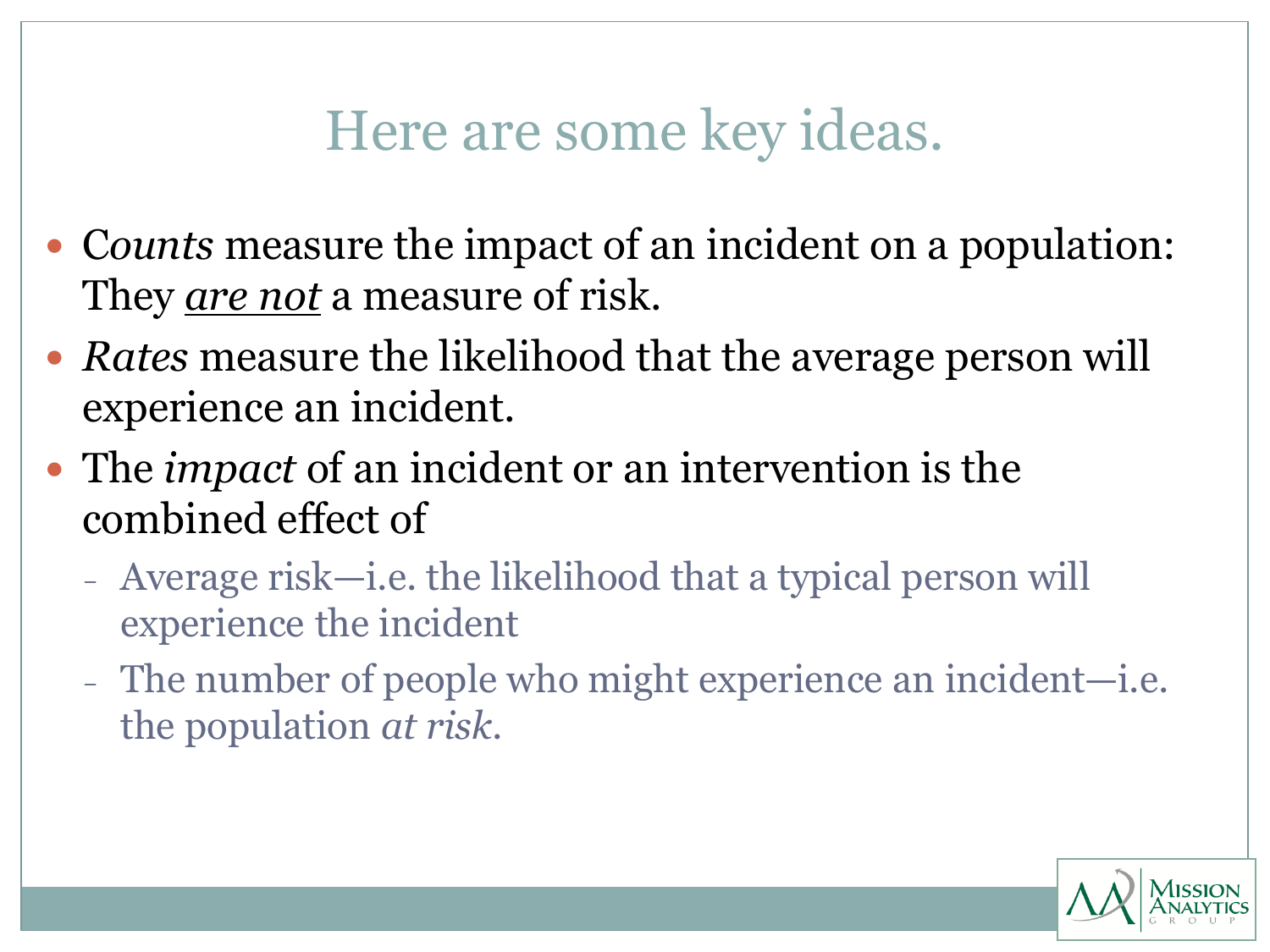# 'A few more key ideas.

- Rates are impossible interpret unless you have *a benchmark;* in most cases, this will be either
	- Rates in other regions
	- The rate in your region in the recent past.
- But for rates to be comparable, the populations in the regions (or years) that you compare must be alike: e.g.
	- The distribution—i.e. the percentage of the population—with disabilities must be similar
	- The distributions of demographics, health status, and anything related to the outcome that you care about must be similar.
- So, compare sub-populations—e.g. the population with CP—and ask whether risk varies by region.